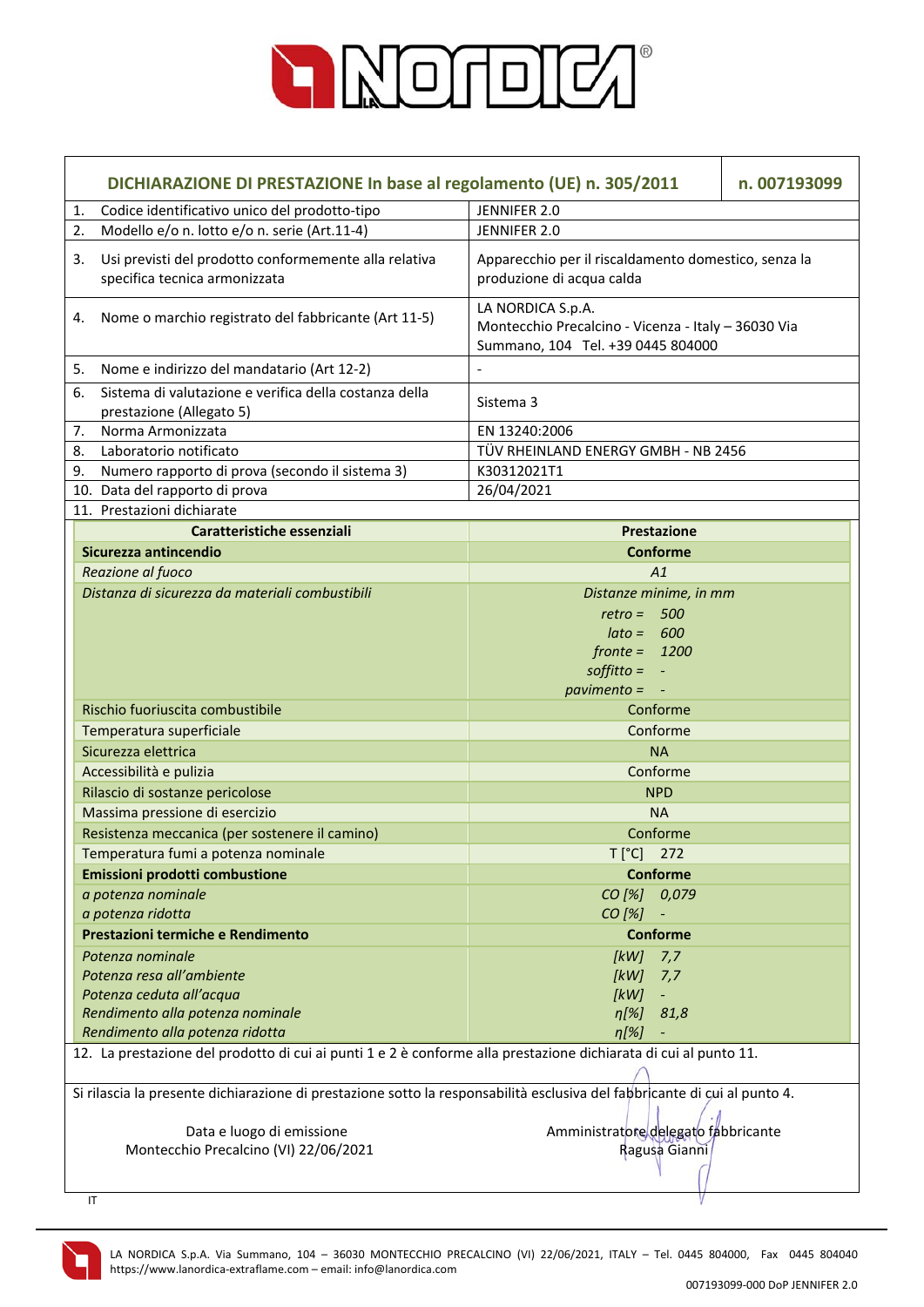

| DECLARATION OF PERFORMANCE According to Regulation (EU) n.305/2011                                                          |                                                          | n. 007193099 |
|-----------------------------------------------------------------------------------------------------------------------------|----------------------------------------------------------|--------------|
| Unique identification code of the product type<br>1.                                                                        | JENNIFER 2.0                                             |              |
| Model and/or batch and/or serial number (Art.11-4)<br>2.                                                                    | JENNIFER 2.0                                             |              |
| Intended uses of the product in accordance with<br>3.                                                                       |                                                          |              |
| harmonised technical specification                                                                                          | Domestic heating appliance, without hot water production |              |
| Name or registered trade mark of the manufacturer<br>4.                                                                     | LA NORDICA S.p.A.                                        |              |
| (Art 11-5)                                                                                                                  | Montecchio Precalcino - Vicenza - Italy - 36030 Via      |              |
|                                                                                                                             | Summano, 104 Tel. +39 0445 804000                        |              |
| Name and address of the authorised representative (Art<br>5.<br>$12-2)$                                                     |                                                          |              |
| System of assessment and verification of constancy of<br>6.<br>performance (Annex 5)                                        | System 3                                                 |              |
| Harmonized technical specification<br>7.                                                                                    | EN 13240:2006                                            |              |
| Notified laboratory<br>8.                                                                                                   | TÜV RHEINLAND ENERGY GMBH - NB 2456                      |              |
| Test report number (type testing under System 3)<br>9.                                                                      | K30312021T1                                              |              |
| 10. Date of test report                                                                                                     | 26/04/2021                                               |              |
| 11. Declared performance                                                                                                    |                                                          |              |
| <b>Essential characteristics</b>                                                                                            | <b>Performance</b>                                       |              |
| <b>Fire safety</b>                                                                                                          | Pass                                                     |              |
| <b>Reaction to fire</b>                                                                                                     | A1                                                       |              |
| Safety distance from combustible materials                                                                                  | Minimun distances, in mm                                 |              |
|                                                                                                                             | rear = $500$                                             |              |
|                                                                                                                             | $side = 600$                                             |              |
|                                                                                                                             | $front = 1200$                                           |              |
|                                                                                                                             | ceiling $= -$                                            |              |
|                                                                                                                             | $floor = -$                                              |              |
| Risk of burning fuel falling out                                                                                            | Pass                                                     |              |
| Surface temperature                                                                                                         | Pass                                                     |              |
| <b>Electrical safety</b>                                                                                                    | <b>NA</b>                                                |              |
| Cleanability                                                                                                                | Pass                                                     |              |
| Discharge of dangerous substances                                                                                           | <b>NPD</b>                                               |              |
| Maximum operating pressure                                                                                                  | <b>NA</b>                                                |              |
| Mechanical resistance (to carry a chimney/flue)                                                                             | Pass                                                     |              |
| Flue gas temperature at nominal heat output                                                                                 | $T[^{\circ}C]$ 272                                       |              |
| <b>Emission of combustion products</b>                                                                                      | Pass                                                     |              |
| at nominal heat output                                                                                                      | CO [%] 0,079                                             |              |
| at reduced heat output                                                                                                      | CO [%]                                                   |              |
| <b>Thermal output and Energy efficiency</b>                                                                                 | Pass                                                     |              |
| Nominal heat output                                                                                                         | [kW]<br>7,7                                              |              |
| Room heating output                                                                                                         | [kW]<br>7,7                                              |              |
| Water heating output                                                                                                        | [kW]<br>÷                                                |              |
| Energy efficiency at nominal heat output                                                                                    | $\eta$ [%]<br>81,8                                       |              |
| Energy efficiency at reduced heat output                                                                                    | $\eta$ [%]                                               |              |
| 12. The performance of the product identified in points 1 and 2 is in conformity with the declared performance in point 11. |                                                          |              |
| This declaration of performance is issued under the sole responsibility of the manufacturer dentified in point 4.           |                                                          |              |
|                                                                                                                             |                                                          |              |
| Place and date of issue                                                                                                     | Manufacturer managing director                           |              |
| Montecchio Precalcino (VI) 22/06/2021                                                                                       | Ragusa Gianni                                            |              |
|                                                                                                                             |                                                          |              |
| UK                                                                                                                          |                                                          |              |
|                                                                                                                             |                                                          |              |

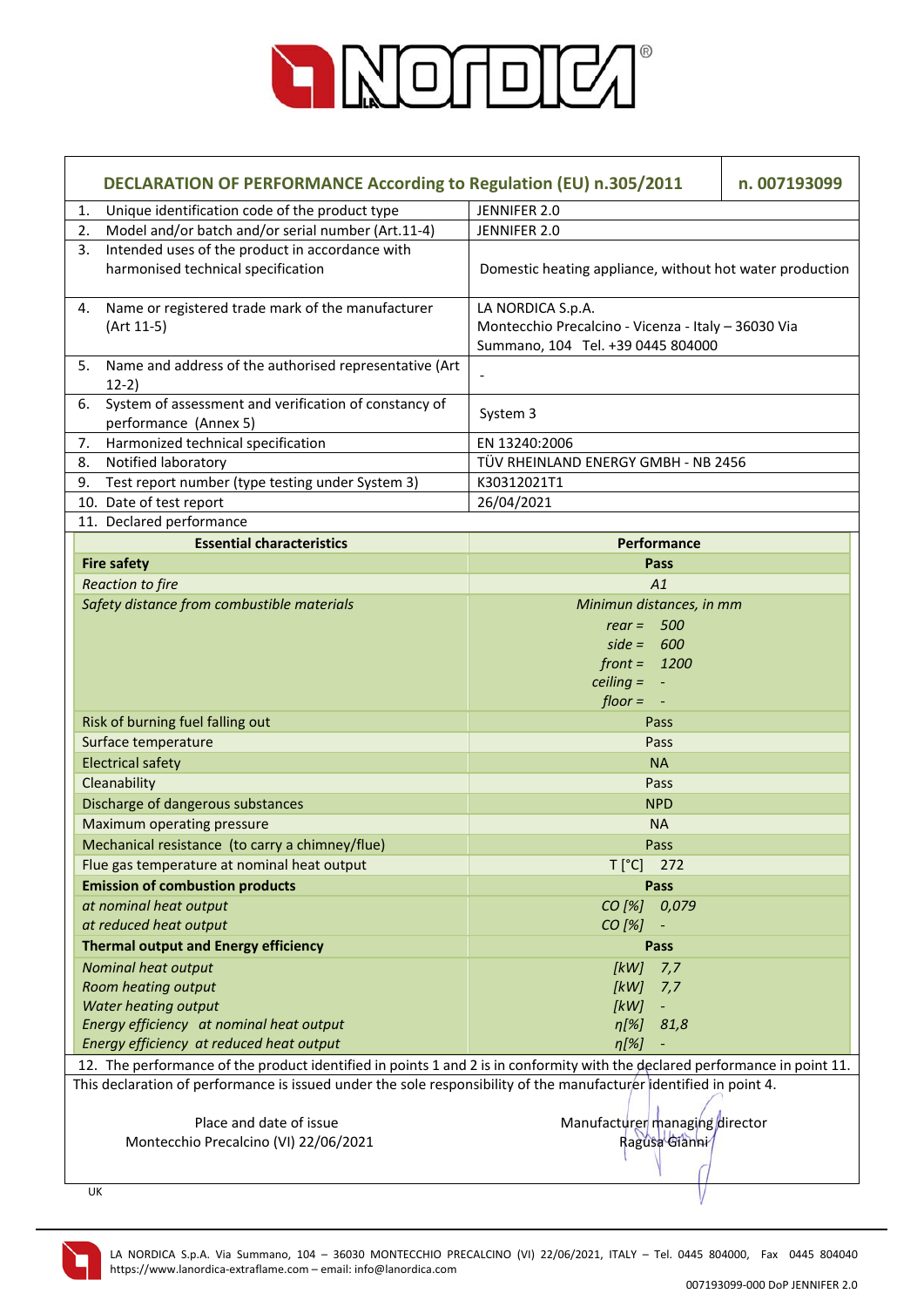

|                                                                                                              | DÉCLARATION DE PERFORMANCE Selon le règlement (UE) n° 305/2011<br>n. 007193099                                |  |
|--------------------------------------------------------------------------------------------------------------|---------------------------------------------------------------------------------------------------------------|--|
| Code d'identification unique du produit-type<br>1.                                                           | JENNIFER 2.0                                                                                                  |  |
| Modèle et/ou n° de lot et/ou n° de série (Art. 11-4)<br>2.                                                   | JENNIFER 2.0                                                                                                  |  |
| Utilisation prévue du produit conformément aux<br>3.                                                         | Appareil pour le chauffage domestique, sans production                                                        |  |
| spécifications techniques harmonisées correspondantes                                                        | d'eau chaude                                                                                                  |  |
| Nom ou marque enregistrée du fabricant (Art. 11-5)<br>4.                                                     | LA NORDICA S.p.A.<br>Montecchio Precalcino - Vicenza - Italy - 36030 Via<br>Summano, 104 Tel. +39 0445 804000 |  |
| Nom et adresse du mandataire (Art. 12-2)<br>5.                                                               |                                                                                                               |  |
| Système d'évaluation et contrôle de la constance de<br>6.                                                    |                                                                                                               |  |
| performance (Annexe 5)                                                                                       | System 3                                                                                                      |  |
| 7.<br>Spécifications techniques harmonisées                                                                  | EN 13240:2006                                                                                                 |  |
| Laboratoire notifié<br>8.                                                                                    | TÜV RHEINLAND ENERGY GMBH - NB 2456                                                                           |  |
| Numéro du rapport d'essai (selon le System 3)<br>9.                                                          | K30312021T1                                                                                                   |  |
| 10. Date du rapport d'essai                                                                                  | 26/04/2021                                                                                                    |  |
| 11. Performance déclarée                                                                                     |                                                                                                               |  |
| <b>Caractéristiques essentielles</b>                                                                         | Performance                                                                                                   |  |
| Sécurité anti-incendie                                                                                       | <b>Conforme</b>                                                                                               |  |
| Réaction au feu                                                                                              | A1                                                                                                            |  |
| Distance de sécurité aux matériaux combustibles                                                              | Distance minimum, en mm                                                                                       |  |
|                                                                                                              | $arrière = 500$                                                                                               |  |
|                                                                                                              | $c \hat{o} t \hat{e} = 600$                                                                                   |  |
|                                                                                                              | avant = $1200$                                                                                                |  |
|                                                                                                              | $sol = -$                                                                                                     |  |
|                                                                                                              | $f$ ond = $-$                                                                                                 |  |
| Risque de fuite de combustible                                                                               | Conforme                                                                                                      |  |
| Température de surface                                                                                       | Conforme                                                                                                      |  |
| Sécurité électrique                                                                                          | <b>NA</b>                                                                                                     |  |
| Facilité d'accès et nettoyage                                                                                | Conforme                                                                                                      |  |
| Emission de substances dangereuses                                                                           | <b>NPD</b>                                                                                                    |  |
| Pression maximale de service                                                                                 | <b>NA</b>                                                                                                     |  |
| Résistance mécanique (pour soutenir la cheminée)                                                             | Conforme                                                                                                      |  |
| Température des fumées puissance nominale                                                                    | $T[^{\circ}C]$ 272                                                                                            |  |
| Émission des produits de combustion                                                                          | <b>Conforme</b>                                                                                               |  |
| Puissance nominale                                                                                           | CO [%] 0,079                                                                                                  |  |
| Puissance réduite                                                                                            | CO [%]                                                                                                        |  |
| <b>Performance thermique et Rendement</b>                                                                    | <b>Conforme</b>                                                                                               |  |
| Puissance nominale                                                                                           |                                                                                                               |  |
| Puissance rendue à la chambre                                                                                | [kW]<br>7,7<br>[kW]                                                                                           |  |
| Puissance rendue à l'eau                                                                                     | 7,7<br>[ $kW$ ]                                                                                               |  |
| Rendement à la puissance nominale                                                                            | $\eta[\%]$<br>81,8                                                                                            |  |
| Rendement à la puissance réduite                                                                             | $\eta$ [%]                                                                                                    |  |
| 12. La performance du produit citée aux points 1 et 2 est conforme à la performance déclarée au point 11.    |                                                                                                               |  |
|                                                                                                              |                                                                                                               |  |
| Cette déclaration de performance est délivrée sous la responsabilité exclusive du fabricant cité au point 4. |                                                                                                               |  |
| Date et lieu d'émission                                                                                      | Administrateur délégué du fabricant                                                                           |  |
| Montecchio Precalcino (VI) 22/06/2021                                                                        | Ragusa Gianni                                                                                                 |  |
|                                                                                                              |                                                                                                               |  |
|                                                                                                              | White                                                                                                         |  |
| <b>FR</b>                                                                                                    |                                                                                                               |  |

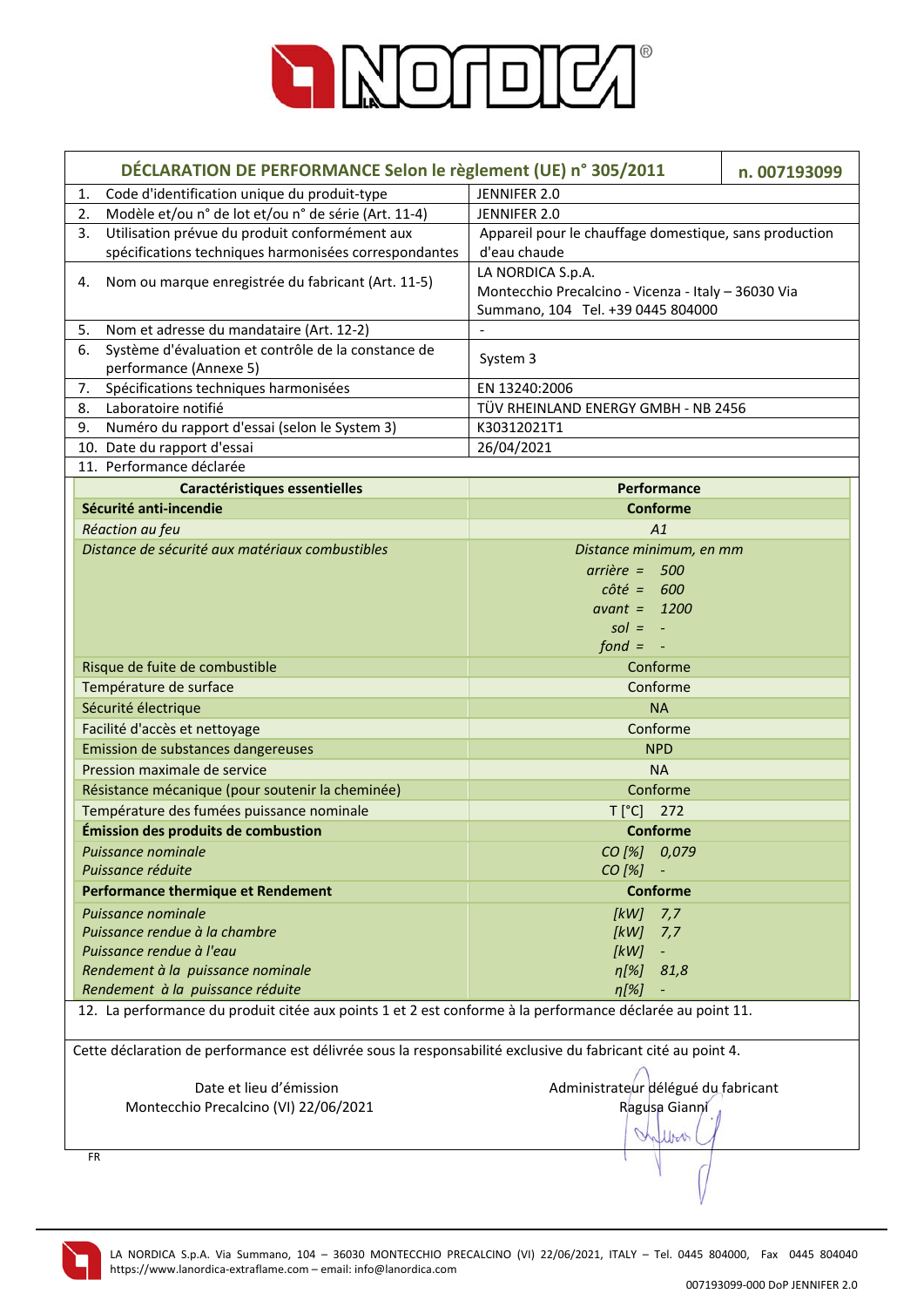

| LEISTUNGSERKLÄRUNG Gemäß der Verordnung (EG) Nr. 305/2011<br>n. 007193099                                             |                                                     |  |
|-----------------------------------------------------------------------------------------------------------------------|-----------------------------------------------------|--|
| Eindeutiger Identifikationscode des Produktes - Typ<br>1.                                                             | JENNIFER 2.0                                        |  |
| Modell und/oder Losnr. und/oder Seriennr. (Art.11-4)<br>2.                                                            | JENNIFER 2.0                                        |  |
| Vorgesehene Verwendung des Produkts in<br>3.                                                                          |                                                     |  |
| Übereinstimmung mit der geltenden harmonisierten                                                                      | Heizgerät für den Privatgebrauch ohne               |  |
| technischen Spezifikation                                                                                             | Warmwasserproduktion                                |  |
|                                                                                                                       | LA NORDICA S.p.A.                                   |  |
| Name oder registriertes Warenzeichen des Herstellers<br>4.                                                            | Montecchio Precalcino - Vicenza - Italy - 36030 Via |  |
| (Art 11-5)                                                                                                            | Summano, 104 Tel. +39 0445 804000                   |  |
| 5.<br>Name und Adresse des Auftragnehmers (Art 12-2)                                                                  |                                                     |  |
| System zur Bewertung und Überprüfung der<br>6.                                                                        |                                                     |  |
| Leistungsbeständigkeit (Anlage 5)                                                                                     | System 3                                            |  |
| Harmonisierte technische Spezifikation<br>7.                                                                          | EN 13240:2006                                       |  |
| <b>Benanntes Labor</b><br>8.                                                                                          | TÜV RHEINLAND ENERGY GMBH - NB 2456                 |  |
| Nummer des Prüfberichts (gemäß System 3)<br>9.                                                                        | K30312021T1                                         |  |
| 10. Datum des Prüfberichts                                                                                            | 26/04/2021                                          |  |
| 11. Erklärte Leistungen                                                                                               |                                                     |  |
| <b>Wesentliche Merkmale</b>                                                                                           | Leistungen                                          |  |
| <b>Brandschutz</b>                                                                                                    | <b>Konform</b>                                      |  |
| <b>Brandverhalten</b>                                                                                                 | A1                                                  |  |
| Abstand von brennbarem Material                                                                                       | Mindestabstand, in mm                               |  |
|                                                                                                                       | $Rückseite = 500$                                   |  |
|                                                                                                                       | Seite = $600$                                       |  |
|                                                                                                                       | Vorderseite = 1200                                  |  |
|                                                                                                                       | $Himmel = -$                                        |  |
|                                                                                                                       | Boden $= -$                                         |  |
| Gefahr Brennstoffaustritt                                                                                             | Konform                                             |  |
|                                                                                                                       |                                                     |  |
| Oberflächentemperatur                                                                                                 | Konform                                             |  |
| <b>Elektrische Sicherheit</b>                                                                                         | <b>NA</b>                                           |  |
| Zugänglichkeit und Reinigung                                                                                          | Konform                                             |  |
| Ausstoß gefährlicher Substanzen                                                                                       | <b>NPD</b>                                          |  |
| <b>Maximaler Betriebsdruck</b>                                                                                        | <b>NA</b>                                           |  |
| Mechanische Festigkeit (um den Kamin zu tragen)                                                                       | Konform                                             |  |
| Rauchgastemperatur nennleistung                                                                                       | T [°C] 272                                          |  |
| <b>Emission von Verbrennungsprodukten</b>                                                                             | Konform                                             |  |
| Nennleistung                                                                                                          | CO [%] 0,079                                        |  |
| Reduzierte Leistung                                                                                                   | $CO [%] -$                                          |  |
| Thermische Leistungen und Wirkungsgrad                                                                                | <b>Konform</b>                                      |  |
| Nennleistung                                                                                                          | $[kW]$ 7,7                                          |  |
| Der Umgebung gelieferte Leistung                                                                                      | [kW]<br>7,7                                         |  |
| Dem Wasser gelieferte Leistung                                                                                        | [kW]<br>۳                                           |  |
| Wirkungsgrad Nennleistung                                                                                             | $\eta[\%]$<br>81,8                                  |  |
| Wirkungsgrad Reduzierte Leistung                                                                                      | $\eta$ [%]                                          |  |
| 12. Die Leistung des Produktes gemäß den Punkten 1 und 2 entspricht der erklärten Leistung nach Punkt 11.             |                                                     |  |
| Die vorliegende Leistungserklärung wird unter ausschließlicher Verantwortung des Herstellers erlassen, siehe Punkt 4. |                                                     |  |
|                                                                                                                       |                                                     |  |
| Geschäftsführer des Herstellers                                                                                       | Datum und Austellungsort                            |  |
| Montecchio Precalcino (VI) 22/06/2021                                                                                 | Ragusa Gianni                                       |  |
|                                                                                                                       |                                                     |  |
| DE                                                                                                                    | JUN                                                 |  |
|                                                                                                                       |                                                     |  |
|                                                                                                                       |                                                     |  |
|                                                                                                                       |                                                     |  |

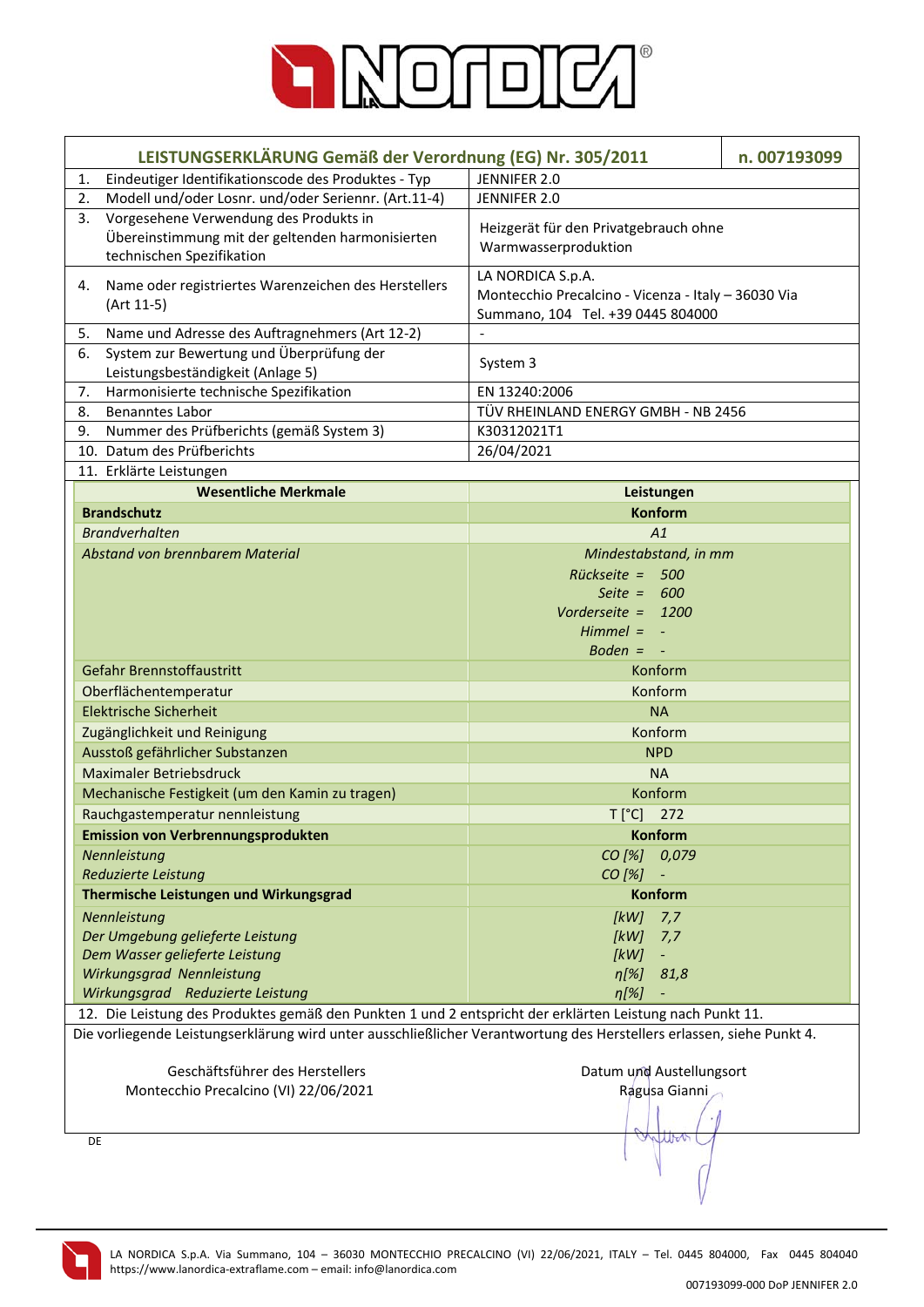

| DECLARACIÓN DE PRESTACIÓN Conforme al reglamento (UE) n. 305/2011 |                                                                                                                                    | n. 007193099                                             |  |
|-------------------------------------------------------------------|------------------------------------------------------------------------------------------------------------------------------------|----------------------------------------------------------|--|
| 1.                                                                | Código de identificación único del producto-tipo                                                                                   | JENNIFER 2.0                                             |  |
| 2.                                                                | Modelo y/o n. º de lote y/o n. º de serie (Art.11-4)                                                                               | JENNIFER 2.0                                             |  |
| 3.                                                                | Usos previstos del producto de conformidad con las                                                                                 | Aparato de calefacción doméstica, sin producción de agua |  |
|                                                                   | especificaciones técnicas armonizadas correspondientes                                                                             | caliente                                                 |  |
| 4.                                                                | Nombre o marca registrada del fabricante (Art 11-5)                                                                                | LA NORDICA S.p.A.                                        |  |
|                                                                   |                                                                                                                                    | Montecchio Precalcino - Vicenza - Italy - 36030 Via      |  |
|                                                                   |                                                                                                                                    | Summano, 104 Tel. +39 0445 804000                        |  |
| 5.                                                                | Nombre y dirección del mandatario (Art 12-2)                                                                                       |                                                          |  |
| 6.                                                                | Sistema de valoración y verificación de la constancia de                                                                           | Sistema 3                                                |  |
|                                                                   | la prestación (Anexo 5)                                                                                                            |                                                          |  |
| 7.                                                                | Especificación técnica armonizada                                                                                                  | EN 13240:2006                                            |  |
| 8.                                                                | Laboratorio notificado                                                                                                             | TÜV RHEINLAND ENERGY GMBH - NB 2456                      |  |
| 9.                                                                | Número de informe de prueba (según el System 3)                                                                                    | K30312021T1                                              |  |
|                                                                   | 10. Fecha del informe de la prueba                                                                                                 | 26/04/2021                                               |  |
|                                                                   | 11. Prestaciones declaradas                                                                                                        |                                                          |  |
|                                                                   | Características esenciales                                                                                                         | Prestación                                               |  |
|                                                                   | <b>Seguridad contra incendios</b>                                                                                                  | <b>Conforme</b>                                          |  |
|                                                                   | Reacción al fuego                                                                                                                  | A1                                                       |  |
|                                                                   | Distancia de materiales combustibles                                                                                               | Distancia mínima, en mm                                  |  |
|                                                                   |                                                                                                                                    | $rev\acute{e}s = 500$                                    |  |
|                                                                   |                                                                                                                                    | $lado =$<br>600                                          |  |
|                                                                   |                                                                                                                                    | $f$ rente = 1200                                         |  |
|                                                                   |                                                                                                                                    | $cielo = -$                                              |  |
|                                                                   |                                                                                                                                    | suelo $= -$                                              |  |
|                                                                   | Riesgo de pérdida de combustible                                                                                                   | Conforme                                                 |  |
|                                                                   | Temperatura superficial                                                                                                            | Conforme                                                 |  |
|                                                                   | Seguridad eléctrica                                                                                                                | <b>NA</b>                                                |  |
|                                                                   | Accesibilidad y limpieza                                                                                                           | Conforme                                                 |  |
|                                                                   | Emisión de sustancias peligrosas                                                                                                   | <b>NPD</b>                                               |  |
|                                                                   | Presión máxima de trabajo                                                                                                          | <b>NA</b>                                                |  |
|                                                                   | Resistencia mecánica (de soporte de la chimenea)                                                                                   | Conforme                                                 |  |
|                                                                   | Temperatura de humos potencia nominal                                                                                              | $T[^{\circ}C]$<br>272                                    |  |
|                                                                   | Emisiones de productos de combustión                                                                                               | <b>Conforme</b>                                          |  |
|                                                                   | Potencia nominal                                                                                                                   | CO [%]<br>0,079                                          |  |
|                                                                   | Potencia reducida                                                                                                                  | CO [%]                                                   |  |
|                                                                   | Prestaciones térmica y Rendimiento                                                                                                 | <b>Conforme</b>                                          |  |
|                                                                   | Potencia nominal                                                                                                                   | [kW]<br>7,7                                              |  |
|                                                                   | Potencia suministrada al entorno                                                                                                   | [kW]<br>7,7                                              |  |
|                                                                   | Potencia cedida al agua                                                                                                            | [kW]                                                     |  |
|                                                                   | Rendimiento Potencia nominal                                                                                                       | $\eta[\%]$<br>81,8                                       |  |
|                                                                   | Rendimiento Potencia reducida                                                                                                      | $n[\%]$                                                  |  |
|                                                                   | 12. La prestación del producto según se establece en los puntos 1 y 2 cumple con las prestaciones declaradas según el punto<br>11. |                                                          |  |
|                                                                   | Se expide esta declaración de prestación bajo la responsabilidad exclusiva del fabricante, según se establece en el punto 4.       |                                                          |  |
|                                                                   | Fecha y lugar de emisión                                                                                                           | Administrador director fabricante                        |  |
|                                                                   | Montecchio Precalcino (VI) 22/06/2021                                                                                              | Ragusa Gianni                                            |  |
|                                                                   |                                                                                                                                    |                                                          |  |
|                                                                   |                                                                                                                                    |                                                          |  |
|                                                                   | ES                                                                                                                                 |                                                          |  |

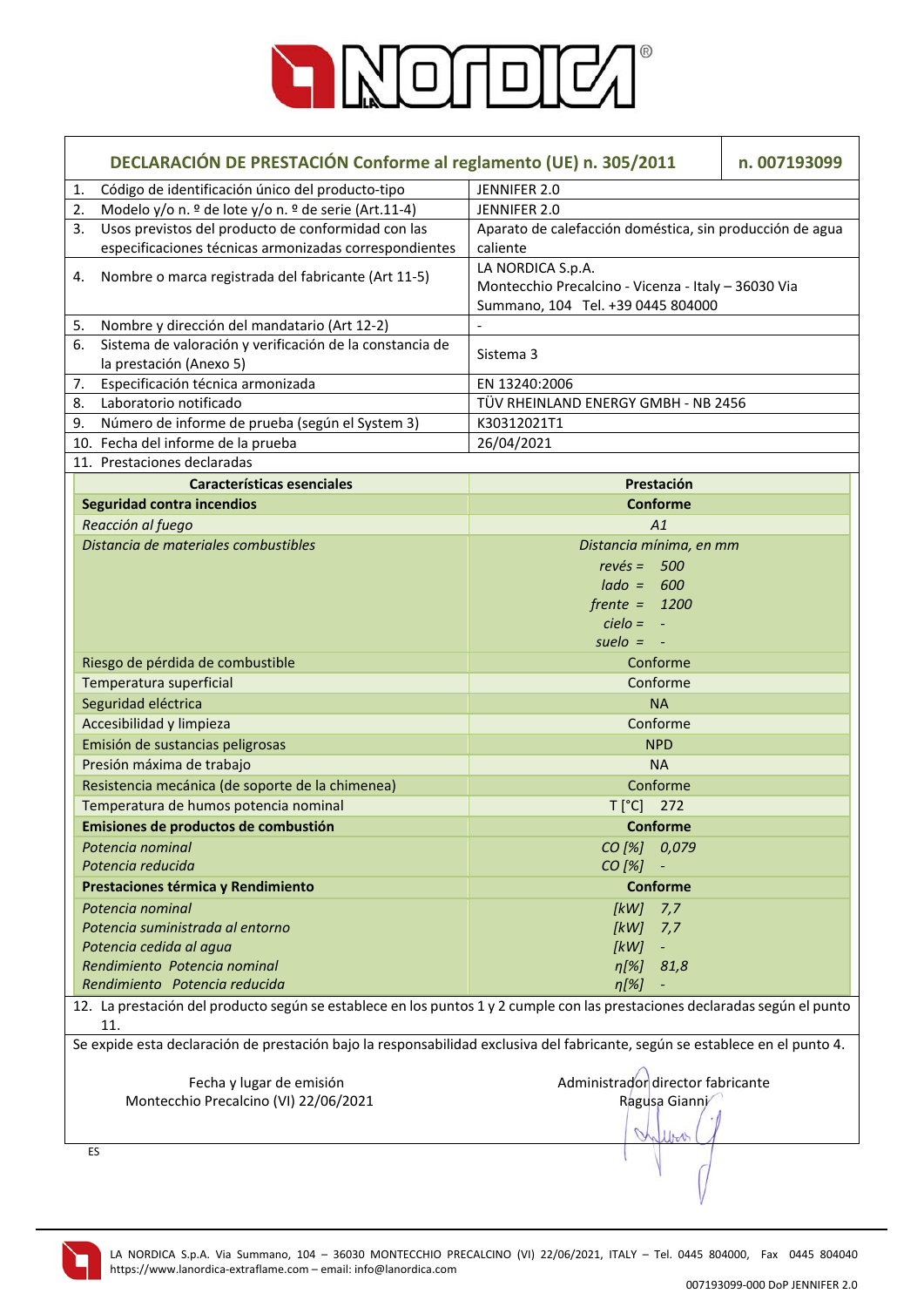

| DECLARAÇÃO DE DESEMPENHO Em base com o regulamento (UE) nº.305/2011<br>n. 007193099                                             |                                                                                                               |  |
|---------------------------------------------------------------------------------------------------------------------------------|---------------------------------------------------------------------------------------------------------------|--|
| Código de identificação único do produto-tipo<br>1.                                                                             | JENNIFER 2.0                                                                                                  |  |
| Modelo e/ou nº. lote e/ou nº. série (Art.11-4)<br>2.                                                                            | JENNIFER 2.0                                                                                                  |  |
| Utilização prevista do produto em conformidade com a<br>3.<br>respectiva técnica especifica harmonizada                         | Aparelho para aquecimento doméstico, sem produção de<br>água quente                                           |  |
| Nome ou marca registada pelo fabricante (Art 11-5)<br>4.                                                                        | LA NORDICA S.p.A.<br>Montecchio Precalcino - Vicenza - Italy - 36030 Via<br>Summano, 104 Tel. +39 0445 804000 |  |
| Nome e endereço do mandatário (Art 12-2)<br>5.                                                                                  | $\blacksquare$                                                                                                |  |
| Sistema de avaliação e verificação da regularidade do<br>6.<br>desempenho (Anexo 5)                                             | Sistema 3                                                                                                     |  |
| Específica técnica harmonizada<br>7.                                                                                            | EN 13240:2006                                                                                                 |  |
| Laboratório notificado<br>8.                                                                                                    | TÜV RHEINLAND ENERGY GMBH - NB 2456                                                                           |  |
| Número relação de prova (em base ao System 3)<br>9.                                                                             | K30312021T1                                                                                                   |  |
| 10. Data do relação de prova                                                                                                    | 26/04/2021                                                                                                    |  |
| 11. Desempenhos declarados                                                                                                      |                                                                                                               |  |
| Características essenciais                                                                                                      | <b>Desempenho</b>                                                                                             |  |
| Segurança anti-incêndio                                                                                                         | <b>Em conformidade</b>                                                                                        |  |
| Reação ao fogo                                                                                                                  | A1                                                                                                            |  |
| Distância de materiais combustíveis                                                                                             | Distância mínima, em mm                                                                                       |  |
|                                                                                                                                 | traseira = $500$                                                                                              |  |
|                                                                                                                                 | $lado = 600$                                                                                                  |  |
|                                                                                                                                 | $f$ rente = 1200                                                                                              |  |
|                                                                                                                                 | $teto = -$                                                                                                    |  |
|                                                                                                                                 | $\mathsf{solo} = -$                                                                                           |  |
| Risco de vazamento de combustível                                                                                               | Em conformidade                                                                                               |  |
| Temperatura superficial                                                                                                         | Em conformidade                                                                                               |  |
| Segurança elétrica                                                                                                              | <b>NA</b>                                                                                                     |  |
| Acessibilidade e limpeza                                                                                                        | Em conformidade                                                                                               |  |
| Libertação de substâncias perigosas                                                                                             | <b>NPD</b>                                                                                                    |  |
| Máxima pressão de exercício                                                                                                     | <b>NA</b>                                                                                                     |  |
| Resistência mecânica (para suportar a chaminé)                                                                                  | Em conformidade                                                                                               |  |
| Temperatura fumos potência nominal                                                                                              | $T[^{\circ}C]$<br>272                                                                                         |  |
| Emissões de produtos de combustão                                                                                               | <b>Em conformidade</b>                                                                                        |  |
| Potência nominal                                                                                                                | CO [%] 0,079                                                                                                  |  |
| Potência reduzida                                                                                                               | $CO [%] -$                                                                                                    |  |
| Desempenho térmico e Rendimento                                                                                                 | <b>Em conformidade</b>                                                                                        |  |
| Potência nominal                                                                                                                | $[kW]$ 7,7                                                                                                    |  |
| Potência libertada no ambiente                                                                                                  | [kW]<br>7,7                                                                                                   |  |
| Potência cedida à água                                                                                                          | [kW]<br>$\overline{\phantom{0}}$                                                                              |  |
| Rendimento Potência nominal                                                                                                     | $\eta$ [%] 81,8                                                                                               |  |
| Rendimento Potência reduzida                                                                                                    | $\eta$ [%]                                                                                                    |  |
| 12. O desempenho do produto ao qual se referem os pontos 1 e 2 estão em conformidade com o desempenho declarado<br>no ponto 11. |                                                                                                               |  |
| É emitida a presente declaração de desempenho sob a responsabilidade exclusiva do fabricante referido no ponto 4.               |                                                                                                               |  |
| Data e local de emissão                                                                                                         | Administrador legal do fabricante                                                                             |  |
| Montecchio Precalcino (VI) 22/06/2021                                                                                           | Ragusa Gianni /                                                                                               |  |
|                                                                                                                                 | Infloor                                                                                                       |  |
| PT                                                                                                                              |                                                                                                               |  |

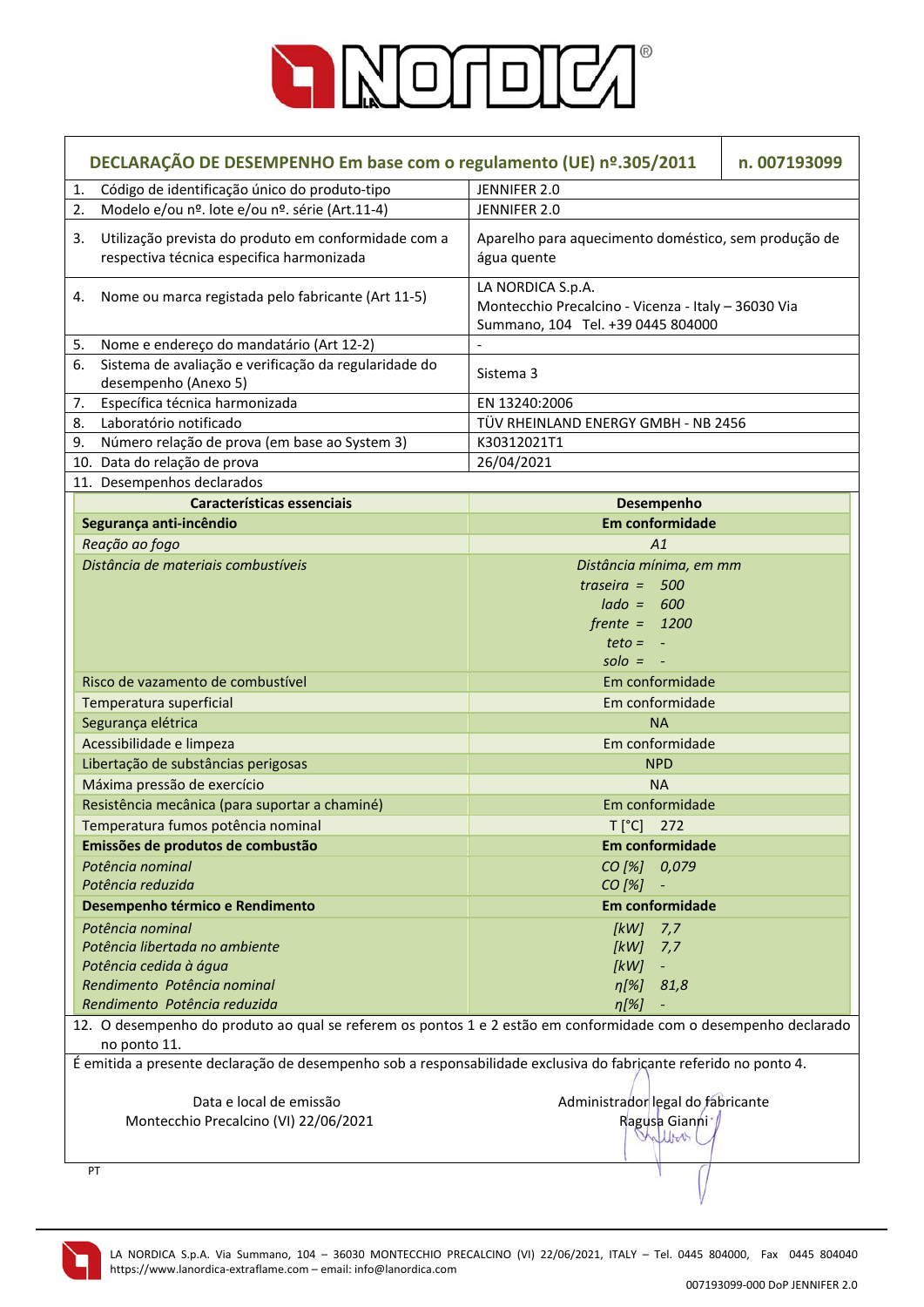

| YDEEVNEDEKLARATION I henhold til forordning (EU) nr. 305/2011                                                              |                                                                                                               | n. 007193099 |
|----------------------------------------------------------------------------------------------------------------------------|---------------------------------------------------------------------------------------------------------------|--------------|
| Produkttypens unikke identifikationskode<br>1.                                                                             | JENNIFER 2.0                                                                                                  |              |
| Model og/eller partinr. og/eller serienr. (Art.11-4)<br>2.                                                                 | JENNIFER 2.0                                                                                                  |              |
| Tilsigtede anvendelser af produktet i overensstemmelse<br>3.<br>med den pågældende harmoniserede tekniske<br>specifikation | Apparat til boligopvarmning uden produktion af varmt<br>vand                                                  |              |
| Fabrikantens navn eller registreret varemærke (Art 11-5)<br>4.                                                             | LA NORDICA S.p.A.<br>Montecchio Precalcino - Vicenza - Italy - 36030 Via<br>Summano, 104 Tel. +39 0445 804000 |              |
| Navn og adresse på den bemyndigede repræsentant (Art<br>5.<br>$12-2)$                                                      |                                                                                                               |              |
| System til vurdering og kontrol af ydeevnens konstans<br>6.<br>(Bilag <sub>5</sub> )                                       | Sistema 3                                                                                                     |              |
| Harmoniseret teknisk specifikation<br>7.                                                                                   | EN 13240:2006                                                                                                 |              |
| Notificeret laboratorium<br>8.                                                                                             | TÜV RHEINLAND ENERGY GMBH - NB 2456                                                                           |              |
| Nummer testrapport (baseret på System 3)<br>9.                                                                             | K30312021T1                                                                                                   |              |
| 10. Dato for testrapport                                                                                                   | 26/04/2021                                                                                                    |              |
| 11. Deklarerede ydeevner                                                                                                   |                                                                                                               |              |
| Væsentlige egenskaber                                                                                                      | Ydeevne                                                                                                       |              |
| <b>Brandsikkerhed</b>                                                                                                      | I overensstemmelse                                                                                            |              |
| Reaktion på brand                                                                                                          | A1                                                                                                            |              |
| Afstand fra brændbart materialer                                                                                           | Mindste afstand, i mm<br>bagside = $500$<br>side = $600$<br>forside = $1200$<br>$I$ oft = $-$<br>$jorden = -$ |              |
| Risiko for udslip af brændsel                                                                                              | I overensstemmelse                                                                                            |              |
| Overfladetemperatur                                                                                                        | I overensstemmelse                                                                                            |              |
| <b>Elektrisk sikkerhed</b>                                                                                                 | <b>NA</b>                                                                                                     |              |
| Tilgængelighed og rengøring                                                                                                | I overensstemmelse                                                                                            |              |
| Frigivelse af farlige stoffer                                                                                              | <b>NPD</b>                                                                                                    |              |
| Maksimalt driftstryk                                                                                                       | <b>NA</b>                                                                                                     |              |
|                                                                                                                            |                                                                                                               |              |
| Mekanisk styrke (til at støtte skorstenen)                                                                                 | I overensstemmelse                                                                                            |              |
| Røggastemperatur nominel effekt<br>Emissioner forbrændingsprodukter                                                        | $T[^{\circ}C]$ 272<br>I overensstemmelse                                                                      |              |
| Nominel effekt<br>Nedsat effekt                                                                                            | CO [%] 0,079<br>$CO [%] -$                                                                                    |              |
| Termiske ydeevner og Ydelse                                                                                                | I overensstemmelse                                                                                            |              |
| Nominel effekt                                                                                                             | [kW]<br>7,7                                                                                                   |              |
| Effekt overført til omgivelserne                                                                                           | [kW]<br>7,7                                                                                                   |              |
| Effekt overført til vandet                                                                                                 | [kW]                                                                                                          |              |
| Ydelse Nominel effekt                                                                                                      | $n[\%]$<br>81,8                                                                                               |              |
| Ydelse Nedsat effekt                                                                                                       | $\eta$ [%]                                                                                                    |              |
| 12. Ydeevnen for det produkt, der er anført i punkt 1 og 2, er i overensstemmelse med den deklarerede ydeevne i punkt 11.  |                                                                                                               |              |
| Denne ydeevnedeklaration udstedes på eneansvar af den fabrikant, der er anført i punkt 4.                                  |                                                                                                               |              |
| Dato og udstedelsessted                                                                                                    | Producentens administrerende direktør                                                                         |              |
| Montecchio Precalcino (VI) 22/06/2021                                                                                      | Ragusa Gianni /<br>Inflow                                                                                     |              |
| DK                                                                                                                         |                                                                                                               |              |

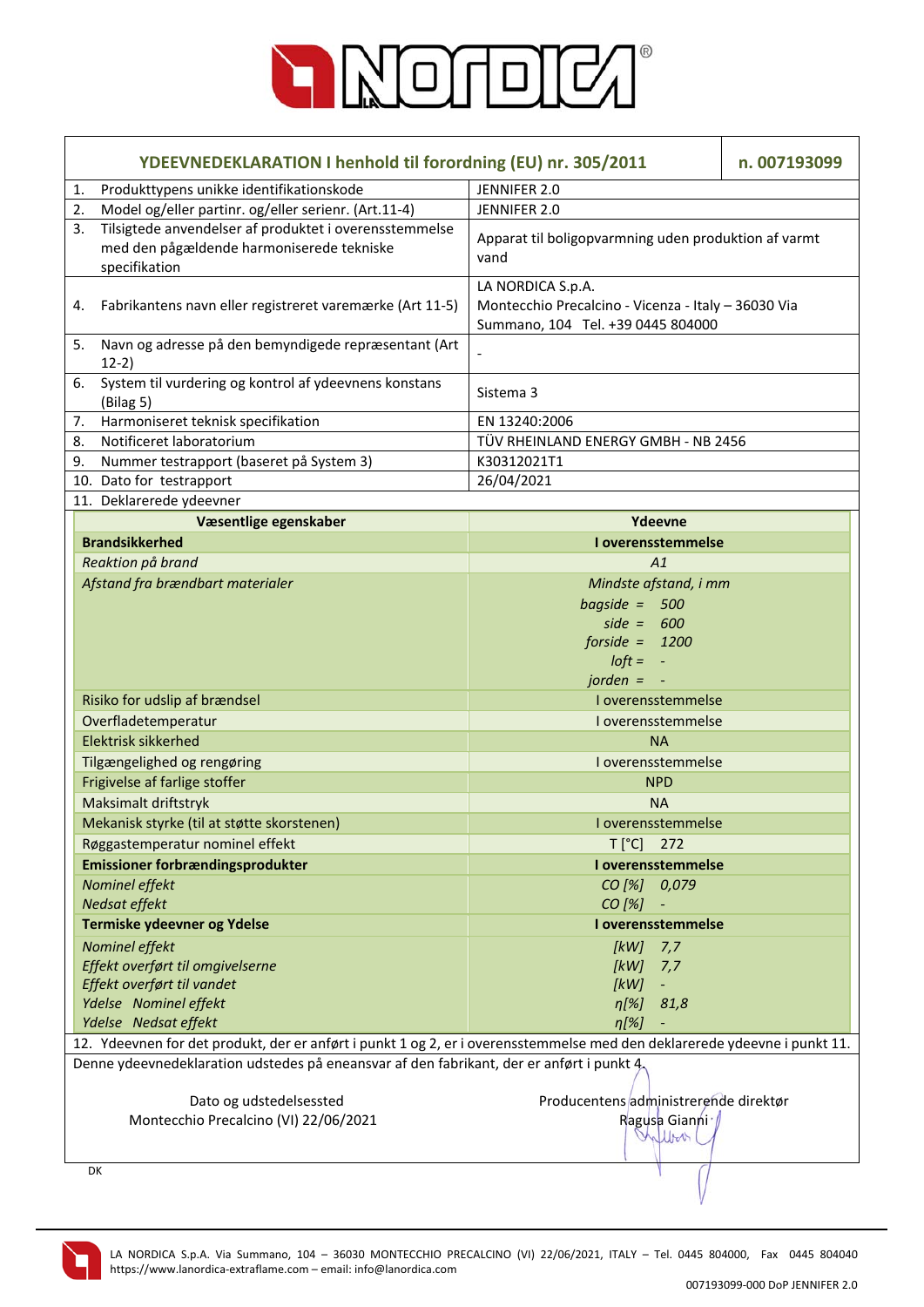

|    | PRESTANDADEKLARATION Enlighet med förordningen (EU) nr. 305/2011                                                            |                                                                                                               | n. 007193099 |
|----|-----------------------------------------------------------------------------------------------------------------------------|---------------------------------------------------------------------------------------------------------------|--------------|
| 1. | Unik identifikationskod för produkttypen                                                                                    | JENNIFER 2.0                                                                                                  |              |
| 2. | Modell och/eller partinummer och/eller serienr. (Art.11-<br>4)                                                              | JENNIFER 2.0                                                                                                  |              |
| 3. | Avsedd användning av produkten i enlighet med de<br>tillämpliga harmoniserade tekniska specifikationerna                    | Värmeapparat för hushållsbruk, utan varmvattenberedning                                                       |              |
| 4. | Namn eller märke som registrerats av tillverkaren (Art<br>$11-5)$                                                           | LA NORDICA S.p.A.<br>Montecchio Precalcino - Vicenza - Italy - 36030 Via<br>Summano, 104 Tel. +39 0445 804000 |              |
| 5. | Ombudets namn och adress (Art 12-2)                                                                                         |                                                                                                               |              |
| 6. | System för bedömning och kontroll av den fortlöpande<br>prestandan (Bilaga 5)                                               | Sistema 3                                                                                                     |              |
| 7. | Harmoniserad teknisk specifikation                                                                                          | EN 13240:2006                                                                                                 |              |
| 8. | Deklarerat laboratorium                                                                                                     | TÜV RHEINLAND ENERGY GMBH - NB 2456                                                                           |              |
| 9. | Nr. provrapport (baserat på System 3)                                                                                       | K30312021T1                                                                                                   |              |
|    | 10. Datum för provningsrapporten                                                                                            | 26/04/2021                                                                                                    |              |
|    | 11. Deklarerade prestationer                                                                                                |                                                                                                               |              |
|    | Grundläggande egenskaper                                                                                                    | Prestanda                                                                                                     |              |
|    | <b>Brandskydd</b>                                                                                                           | Överensstämmer                                                                                                |              |
|    | <b>Reaktion mot eld</b>                                                                                                     | A1                                                                                                            |              |
|    | Avstånd från brännbart material                                                                                             | Minimiavstånd, i mm                                                                                           |              |
|    |                                                                                                                             | $bak = 500$                                                                                                   |              |
|    |                                                                                                                             | $sida = 600$                                                                                                  |              |
|    |                                                                                                                             | $frame = 1200$                                                                                                |              |
|    |                                                                                                                             | $tak = -$                                                                                                     |              |
|    |                                                                                                                             | $mark = -$                                                                                                    |              |
|    | Risk för bränslespill                                                                                                       | Överensstämmer                                                                                                |              |
|    | Ytans temperatur                                                                                                            | Överensstämmer                                                                                                |              |
|    | Elsäkerhet                                                                                                                  | <b>NA</b>                                                                                                     |              |
|    | Tillgänglighet och rengöring                                                                                                | Överensstämmer                                                                                                |              |
|    | Utsläpp av farliga ämnen                                                                                                    | <b>NPD</b>                                                                                                    |              |
|    | Maximalt arbetstryck                                                                                                        | <b>NA</b>                                                                                                     |              |
|    | Mekanisk hållfasthet (för att stödja kaminen)                                                                               | Överensstämmer                                                                                                |              |
|    | Röktemperatur nominell effekt                                                                                               | $T[^{\circ}C]$ 272                                                                                            |              |
|    | Utsläpp av förbränningsprodukter                                                                                            | Överensstämmer                                                                                                |              |
|    | Nominell effekt                                                                                                             | CO [%] 0,079                                                                                                  |              |
|    | Reducerad effekt                                                                                                            | $CO [%]$ -<br>Överensstämmer                                                                                  |              |
|    | Termisk prestanda och Avkastning                                                                                            |                                                                                                               |              |
|    | Nominell effekt                                                                                                             | [kW]<br>7,7                                                                                                   |              |
|    | Effekt som ges till omgivningen<br>Effekt som överförs till vattnet                                                         | [kW]<br>7,7<br>[kW]                                                                                           |              |
|    | Avkastning Nominell effekt                                                                                                  |                                                                                                               |              |
|    | Avkastning Reducerad effekt                                                                                                 | $\eta$ [%] 81,8<br>$\eta$ [%]                                                                                 |              |
|    | 12. Prestandan hos den produkt som avses i punkterna 1 och 2 överensstämmer med den prestanda som deklareras i punkt<br>11. |                                                                                                               |              |
|    | Denna prestandadeklaration lämnas under det egna ansvaret hos tillverkaren som avses i punkt 4.                             |                                                                                                               |              |
|    | Datum och ort för utfärdande<br>Montecchio Precalcino (VI) 22/06/2021                                                       | Tillverkarens Verkställande Direktör<br>Ragusa Gianni                                                         |              |
|    | <b>SE</b>                                                                                                                   |                                                                                                               |              |

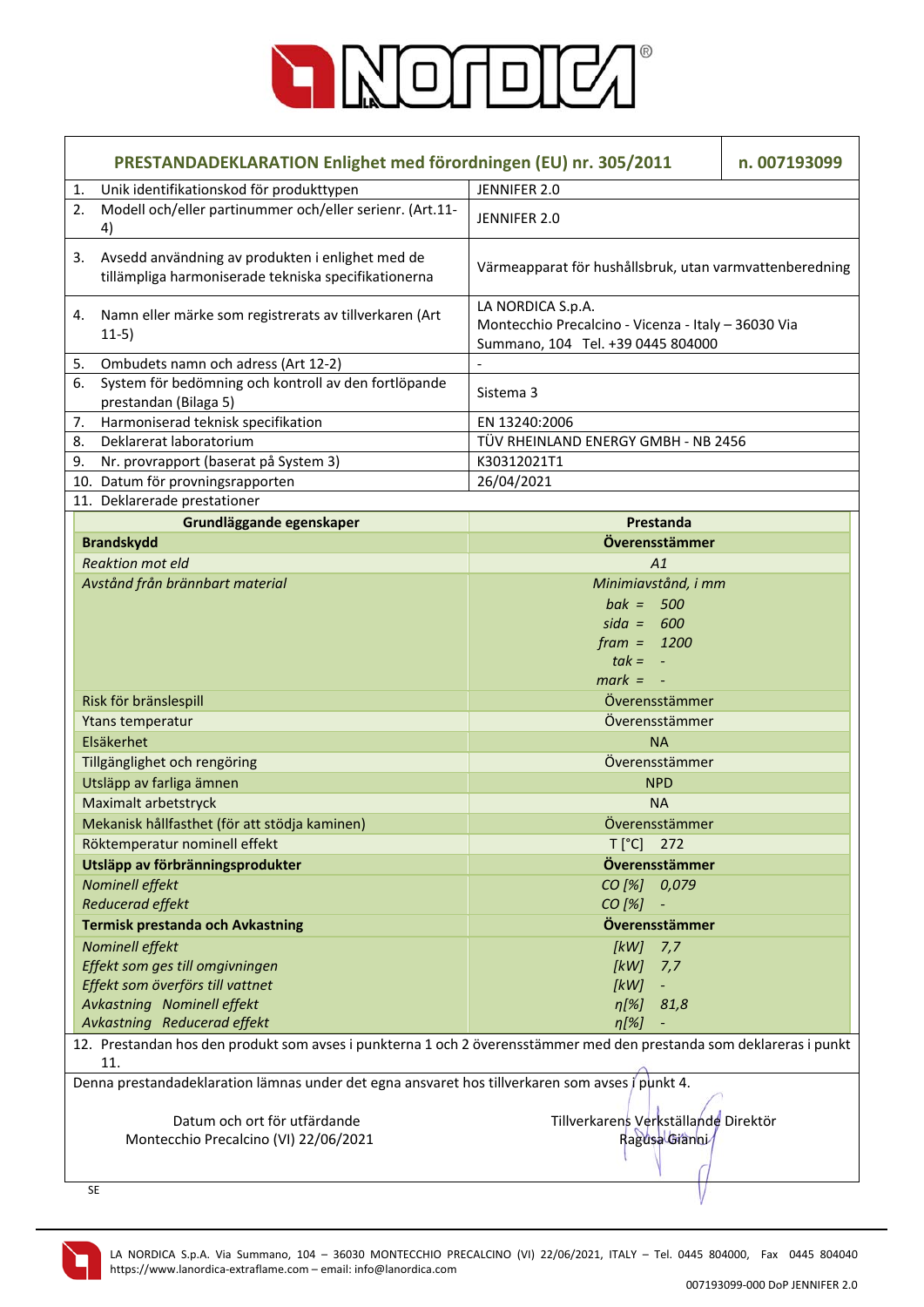

|    | YTELSESERKLÆRING Etter forordning (EEC) nr. 305/2011                                                        |                                                                                                               | n. 007193099 |
|----|-------------------------------------------------------------------------------------------------------------|---------------------------------------------------------------------------------------------------------------|--------------|
| 1. | Entydig identifikasjonskode for produkttypen                                                                | JENNIFER 2.0                                                                                                  |              |
| 2. | Modell og/eller partinr. og/eller serienr. (Art. 11-4)                                                      | JENNIFER 2.0                                                                                                  |              |
| 3. | Tilsiktede bruksområder for produktet, i samsvar med<br>den relevante harmoniserte tekniske spesifikasjonen | Apparat for oppvarming av boliger, uten<br>varmtvannsproduksjon                                               |              |
| 4. | Navn eller registrert varemerke til produsenten (Art. 11-<br>5)                                             | LA NORDICA S.p.A.<br>Montecchio Precalcino - Vicenza - Italy - 36030 Via<br>Summano, 104 Tel. +39 0445 804000 |              |
| 5. | Navn og adresse til representant (Art. 12-2)                                                                |                                                                                                               |              |
| 6. | System for vurdering og kontroll av byggevarens<br>konstante ytelse (Vedlegg 5)                             | Sistema 3                                                                                                     |              |
| 7. | Harmonisert teknisk spesifikasjon                                                                           | EN 13240:2006                                                                                                 |              |
| 8. | Teknisk kontrollorgan                                                                                       | TÜV RHEINLAND ENERGY GMBH - NB 2456                                                                           |              |
| 9. | Testrapport (på grunnlag av System 3)                                                                       | K30312021T1                                                                                                   |              |
|    | 10. Dato for testrapport                                                                                    | 26/04/2021                                                                                                    |              |
|    | 11. Erklærte ytelser                                                                                        |                                                                                                               |              |
|    | Vesentlige egenskaper                                                                                       | Ytelse                                                                                                        |              |
|    | <b>Brannsikring</b>                                                                                         | <b>Konform</b>                                                                                                |              |
|    | Flammemotstand                                                                                              | A1                                                                                                            |              |
|    | Avstand fra brennbare materialer                                                                            | Minimums avstand, i mm                                                                                        |              |
|    |                                                                                                             | bakside = $500$                                                                                               |              |
|    |                                                                                                             | side = $600$                                                                                                  |              |
|    |                                                                                                             | $framside = 1200$                                                                                             |              |
|    |                                                                                                             | $himmel = -$                                                                                                  |              |
|    |                                                                                                             | sokkel = $-$                                                                                                  |              |
|    | Fare for utslipp av brensel                                                                                 | Konform                                                                                                       |              |
|    | Overflatetemperatur                                                                                         | Konform                                                                                                       |              |
|    | Elektrisk sikkerhet                                                                                         | <b>NA</b>                                                                                                     |              |
|    | Tilgangsmulighet og rengjøring                                                                              | Konform                                                                                                       |              |
|    | Skiller ut farlige substanser                                                                               | <b>NPD</b>                                                                                                    |              |
|    | Maksimalt driftstrykk                                                                                       | <b>NA</b>                                                                                                     |              |
|    | Mekanisk motstand (for å støtte skorsteinen)                                                                | Conforme                                                                                                      |              |
|    | Røykgasstemperatur nominell kraft                                                                           | $T[^{\circ}C]$ 272                                                                                            |              |
|    | Forbrenningsutslipp                                                                                         | <b>Konform</b>                                                                                                |              |
|    | <b>Nominell kraft</b>                                                                                       | CO [%] 0,079                                                                                                  |              |
|    | <b>Redusert kraft</b>                                                                                       | CO [%]                                                                                                        |              |
|    | Termiske ytelser og Ytelse                                                                                  | Konform                                                                                                       |              |
|    | <b>Nominell kraft</b>                                                                                       | [kW]<br>7,7                                                                                                   |              |
|    | Varmeavgivelse til rom                                                                                      | [kW]<br>7,7                                                                                                   |              |
|    | Varmeavgivelse til vann                                                                                     | [kW]<br>$\blacksquare$                                                                                        |              |
|    | <b>Ytelse Nominell kraft</b>                                                                                | $\eta[\%]$<br>81,8                                                                                            |              |
|    | Ytelse Redusert kraft                                                                                       | $\eta[\%]$                                                                                                    |              |
|    | 12. Produktets ytelse som angitt i nr. 1 og 2, er i samsvar med ytelsen angitt i nr. 11.                    |                                                                                                               |              |
|    | Denne ytelseserklæringen er utstedt på eget ansvar av produsenten, som angitt i nr. 4.                      |                                                                                                               |              |
|    | Dato og sted for utstedelse                                                                                 | Administrerende direktør produsent                                                                            |              |
|    | Montecchio Precalcino (VI) 22/06/2021                                                                       | Ragusa Gianni                                                                                                 |              |
|    |                                                                                                             |                                                                                                               |              |
|    | NO.                                                                                                         |                                                                                                               |              |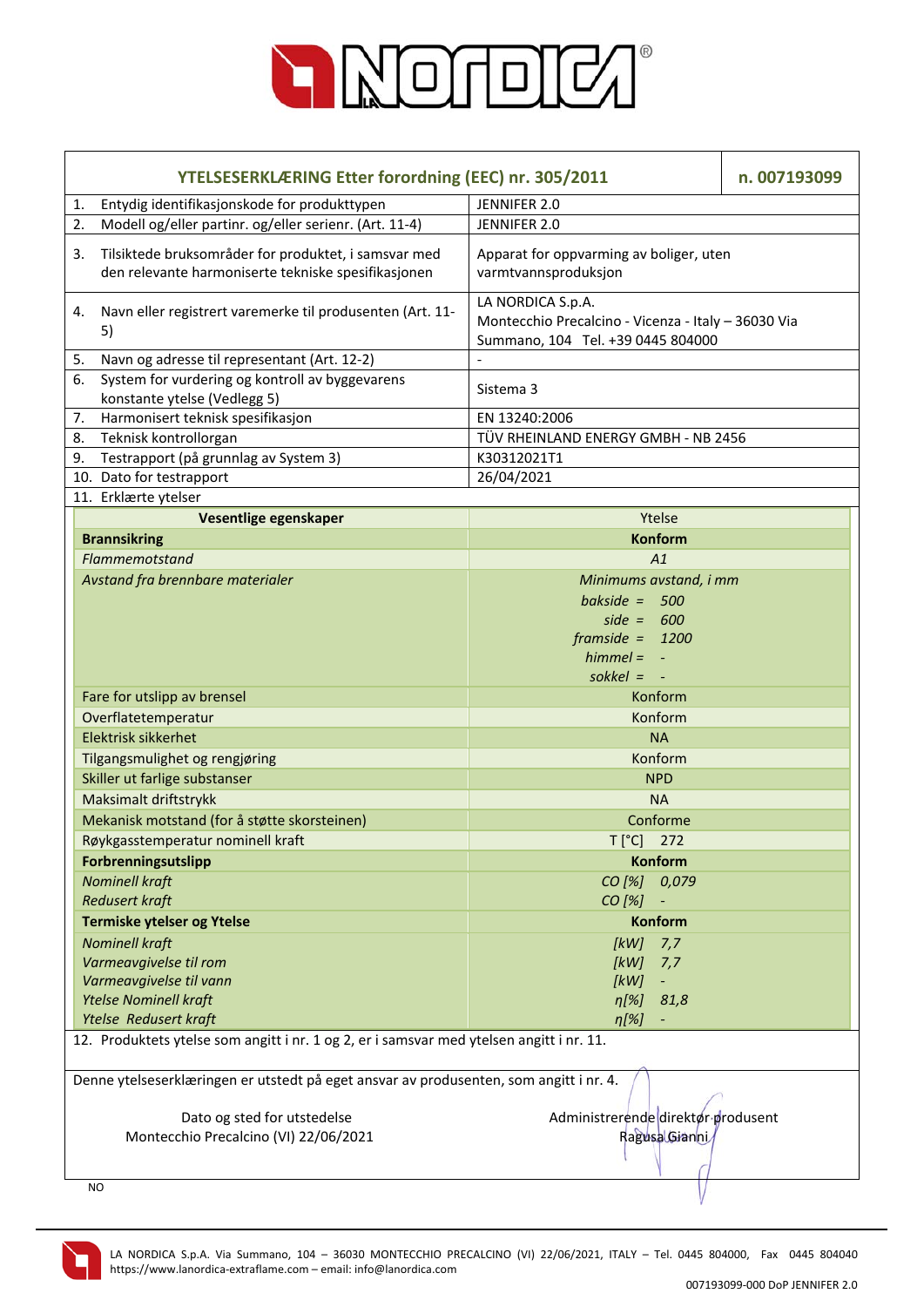

| SUORITUSTASOILMOITUS Asetuksen (EU) nro 305/2011 mukaisesti                                                               |                                                                                                               | n. 007193099 |  |
|---------------------------------------------------------------------------------------------------------------------------|---------------------------------------------------------------------------------------------------------------|--------------|--|
| Tuotetyypin yksilöllinen tunniste<br>1.                                                                                   | JENNIFER 2.0                                                                                                  |              |  |
| Malli ja/tai eränro ja/tai sarjanro (Art.11-4)<br>2.                                                                      | JENNIFER 2.0                                                                                                  |              |  |
| Sovellettavan yhdenmukaistetun teknisen eritelmän<br>3.<br>mukainen tuotteen aiottu käyttötarkoitus tai -<br>tarkoitukset | Kotitalouksien lämmityslaite ilman lämpimän veden<br>tuotantoa                                                |              |  |
| Valmistajan nimi, rekisteröity kauppanimi tai<br>4.<br>tavaramerkki (Art 11-5)                                            | LA NORDICA S.p.A.<br>Montecchio Precalcino - Vicenza - Italy - 36030 Via<br>Summano, 104 Tel. +39 0445 804000 |              |  |
| Valtuutetun edustajan nimi ja osoite (Art 12-2)<br>5.                                                                     |                                                                                                               |              |  |
| 6.<br>Tuotteen suoritustason pysyvyyden arviointi- ja<br>varmennusjärjestelmä (Liite 5)                                   | Sistema 3                                                                                                     |              |  |
| Yhdenmukaistettu tekninen eritelmä<br>7.                                                                                  | EN 13240:2006                                                                                                 |              |  |
| Ilmoitettu laitos<br>8.                                                                                                   | TÜV RHEINLAND ENERGY GMBH - NB 2456                                                                           |              |  |
| Arvioinnin numero (System 3 perusteella)<br>9.                                                                            | K30312021T1                                                                                                   |              |  |
| 10. Myöntämispäivä testiraportin                                                                                          | 26/04/2021                                                                                                    |              |  |
| 11. Ilmoitetut suoritustasot                                                                                              |                                                                                                               |              |  |
| Perusominaisuudet                                                                                                         | Suoritustaso                                                                                                  |              |  |
| <b>Paloturvallisuus</b>                                                                                                   | Laadun mukainen                                                                                               |              |  |
| Palotekninen käyttäytyminen                                                                                               | A1                                                                                                            |              |  |
| Etäisyys pal. mater.                                                                                                      | Minimietäisyys mm                                                                                             |              |  |
|                                                                                                                           | $takaosa = 500$                                                                                               |              |  |
|                                                                                                                           | $sivu = 600$                                                                                                  |              |  |
|                                                                                                                           | $etuosa = 1200$                                                                                               |              |  |
|                                                                                                                           | $katto = -$                                                                                                   |              |  |
|                                                                                                                           | $lattice = -$                                                                                                 |              |  |
| Riski polttoaineen valumiselle                                                                                            | Laadun mukainen                                                                                               |              |  |
| Pinnan lämpötila                                                                                                          | Laadun mukainen                                                                                               |              |  |
| Sähköturvallisuus                                                                                                         | <b>NA</b>                                                                                                     |              |  |
| Pääsy ja puhdistus                                                                                                        | Laadun mukainen                                                                                               |              |  |
| Vaarallisten aineiden päästö                                                                                              | <b>NPD</b>                                                                                                    |              |  |
| Toiminnan maksimipaine                                                                                                    | <b>NA</b>                                                                                                     |              |  |
| Mekaaninen kestävyys (kestää uunin painon)                                                                                | Laadun mukainen                                                                                               |              |  |
| Savujen lämpötila nimellisteho                                                                                            | T [°C] 272                                                                                                    |              |  |
| Palamistuotteiden päästöt                                                                                                 | Laadun mukainen                                                                                               |              |  |
| Nimellisteho                                                                                                              | CO [%] 0,079                                                                                                  |              |  |
| Rajoitettu teho                                                                                                           | CO [%]                                                                                                        |              |  |
| Lämpöteho Ja Tuotto                                                                                                       | Laadun mukainen                                                                                               |              |  |
| Nimellisteho                                                                                                              | [kW]<br>7,7                                                                                                   |              |  |
| Ympäristöön kohdistuva teho                                                                                               | [kW]<br>7,7                                                                                                   |              |  |
| Veteen siirtyvä teho                                                                                                      | [kW]<br>$\pm$                                                                                                 |              |  |
| Tuotto Nimellisteho                                                                                                       | $\eta$ [%] 81,8                                                                                               |              |  |
| Tuotto Rajoitettu teho                                                                                                    | $\eta[\%]$                                                                                                    |              |  |
| 12. Edellä 1 ja 2 kohdassa yksilöidyn tuotteen suoritustasot ovat 11 kohdassa ilmoitettujen suoritustasojen mukaiset.     |                                                                                                               |              |  |
| Tämä suoritustasoilmoitus on annettu 4 kohdassa ilmoitetun valmistajan yksinomaisella vastuulla.                          |                                                                                                               |              |  |
| Myöntämispvm ja -paikka                                                                                                   | Valmistuksesta vastaava pääjohtaja                                                                            |              |  |
| Montecchio Precalcino (VI) 22/06/2021                                                                                     | Ragusa Gianni                                                                                                 |              |  |
|                                                                                                                           |                                                                                                               |              |  |
|                                                                                                                           |                                                                                                               |              |  |
| FI.                                                                                                                       |                                                                                                               |              |  |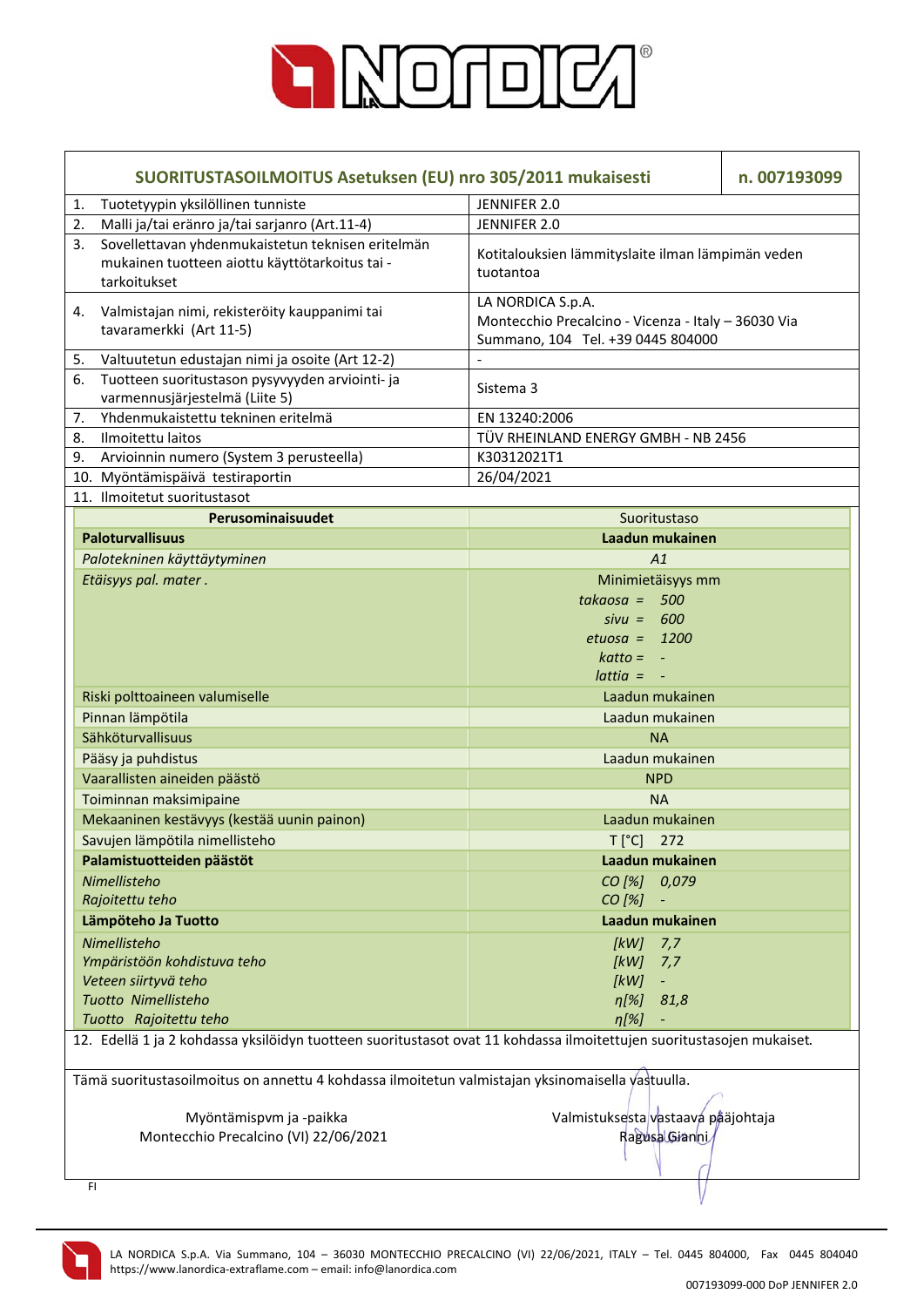

|    | PROHLÁŠENÍ O VLASTNOSTECH Podle nařízení (EU) č. 305/2011<br>n. 007193099                               |                                                                                                               |  |
|----|---------------------------------------------------------------------------------------------------------|---------------------------------------------------------------------------------------------------------------|--|
| 1. | Jedinečný identifikační kód výrobku - typu v                                                            | JENNIFER 2.0                                                                                                  |  |
| 2. | Model a/nebo č. šarže a/nebo č. série (Čl.11-4)                                                         | JENNIFER 2.0                                                                                                  |  |
| 3. | Zamýšlené použití výrobku v souladu s příslušnými<br>harmonizovanými technickými normami                | Zařízení pro vytápění domácností, bez výroby teplé vody                                                       |  |
|    | 4. Jméno nebo obchodní značka výrobce (Čl. 11-5)                                                        | LA NORDICA S.p.A.<br>Montecchio Precalcino - Vicenza - Italy - 36030 Via<br>Summano, 104 Tel. +39 0445 804000 |  |
| 5. | Jméno a adresa zástupce (Čl. 12-2)                                                                      |                                                                                                               |  |
| 6. | Systém posuzování a ověřování stálosti vlastností<br>(Příloha 5)                                        | Sistema 3                                                                                                     |  |
| 7. | Harmonizovaná technická norma                                                                           | EN 13240:2006                                                                                                 |  |
| 8. | Registrovaná laboratoř                                                                                  | TÜV RHEINLAND ENERGY GMBH - NB 2456                                                                           |  |
| 9. | Číslo zkušebního protokolu (podle System 3)                                                             | K30312021T1                                                                                                   |  |
|    | 10. Datum protokolu o zkoušce                                                                           | 26/04/2021                                                                                                    |  |
|    | 11. Prohlášené vlastnosti                                                                               |                                                                                                               |  |
|    | Základní charakteristiky                                                                                | <b>Vlastnost</b>                                                                                              |  |
|    | Požární bezpečnost                                                                                      | V souladu                                                                                                     |  |
|    | Reakce na oheň                                                                                          | A1                                                                                                            |  |
|    | Vzdálenost od hořlavých materiálů                                                                       | Minimální vzdálenost, v mm                                                                                    |  |
|    |                                                                                                         | $vzadu = 500$                                                                                                 |  |
|    |                                                                                                         | $na boku = 600$                                                                                               |  |
|    |                                                                                                         | $zepředu = 1200$                                                                                              |  |
|    |                                                                                                         | $strop = -$                                                                                                   |  |
|    |                                                                                                         | $p$ odlaha = $-$                                                                                              |  |
|    | Riziko rozlití paliva                                                                                   | V souladu                                                                                                     |  |
|    | Teplota povrchu                                                                                         | V souladu                                                                                                     |  |
|    | Elektrická bezpečnost                                                                                   | <b>NA</b>                                                                                                     |  |
|    | Dostupnost a čištění                                                                                    | V souladu                                                                                                     |  |
|    | Uvolňování nebezpečných látek                                                                           | <b>NPD</b>                                                                                                    |  |
|    | Maximální provozní tlak                                                                                 | <b>NA</b>                                                                                                     |  |
|    | Mechanická pevnost (na podporu komínu)                                                                  | V souladu                                                                                                     |  |
|    | Teplota spalin jmenovitý výkon                                                                          | T [°C] 272                                                                                                    |  |
|    | <b>Emise spalin</b>                                                                                     | V souladu                                                                                                     |  |
|    | Jmenovitý výkon                                                                                         | CO [%] 0,079                                                                                                  |  |
|    | Snížený výkon                                                                                           | CO [%]                                                                                                        |  |
|    | Tepelné vlastnosti a Výtěžnost                                                                          | V souladu                                                                                                     |  |
|    | Jmenovitý výkon                                                                                         | [kW]<br>7,7                                                                                                   |  |
|    | Výkon přenášený do prostředí                                                                            | [kW]<br>7,7                                                                                                   |  |
|    | Výkon přenášený do vody                                                                                 | [kW]<br>$\blacksquare$                                                                                        |  |
|    | Výtěžnost Jmenovitý výkon                                                                               | $\eta[\%]$<br>81,8                                                                                            |  |
|    | Výtěžnost Snížený výkon                                                                                 | $\eta[\%]$                                                                                                    |  |
|    | 12. Výkon výrobku uvedeného v bodech 1 a 2 je v souladu s vlastnostmi uvedenými v prohlášení v bodě 11. |                                                                                                               |  |
|    | Toto prohlášení o vlastnostech se vydává na výhradní odpovědnost výrobce uvedeného v bodě 4.            |                                                                                                               |  |
|    | Místo a datum vydání                                                                                    | Zmocnený jednatel výrobce                                                                                     |  |
|    | Montecchio Precalcino (VI) 22/06/2021                                                                   | Ragusa Gianni                                                                                                 |  |
|    |                                                                                                         |                                                                                                               |  |
|    |                                                                                                         |                                                                                                               |  |
|    | CZ                                                                                                      |                                                                                                               |  |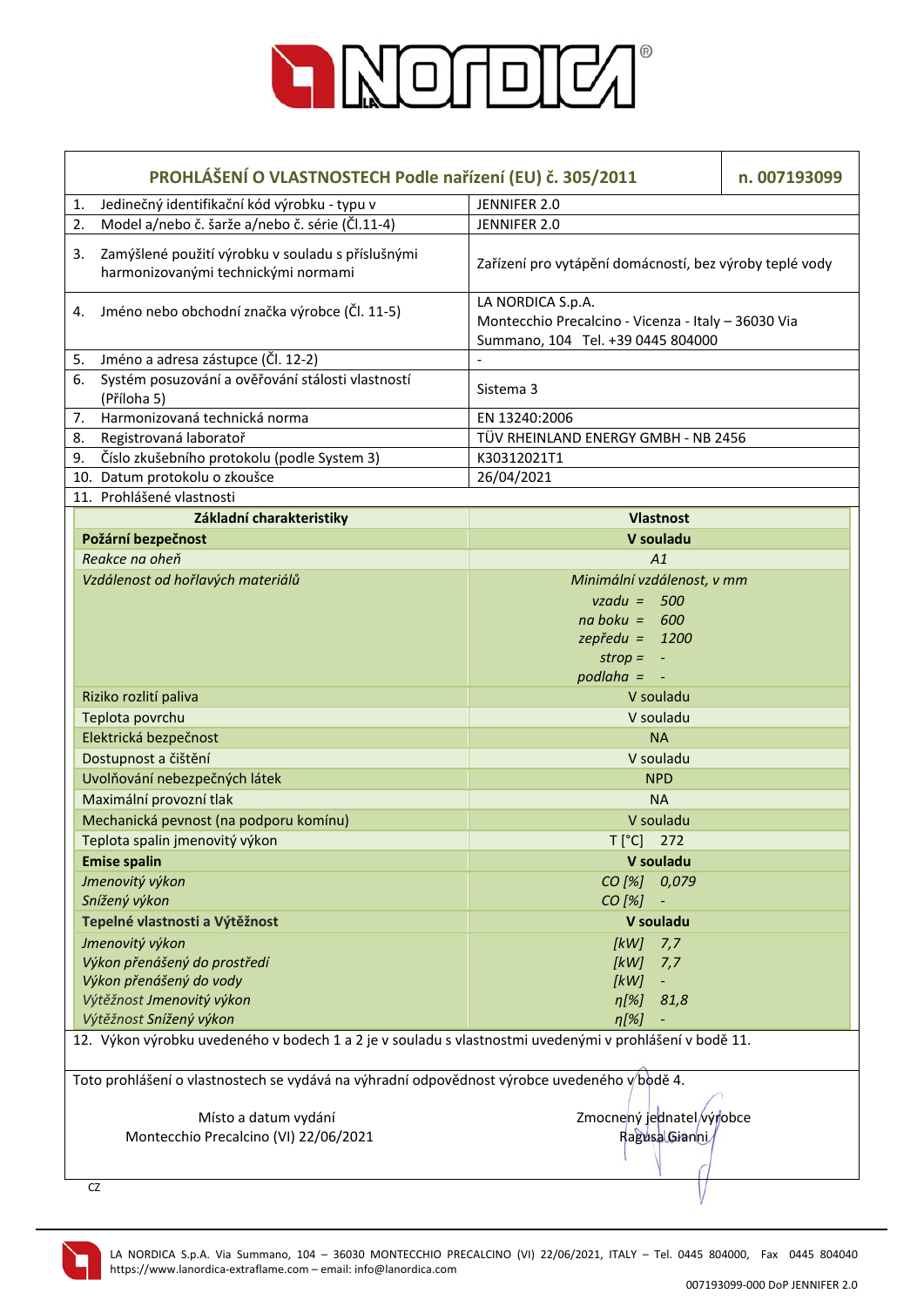

|    | IZJAVA O ZMOGLJIVOSTIH Glede na določila (UE) št. 305/2011<br>n. 007193099                        |                                                                                                               |  |
|----|---------------------------------------------------------------------------------------------------|---------------------------------------------------------------------------------------------------------------|--|
| 1. | Specifična kodna oznaka izdelka-tipa                                                              | JENNIFER 2.0                                                                                                  |  |
| 2. | Model in/ali št. partije in/ali št. serije (Čl. 11-4)                                             | JENNIFER 2.0                                                                                                  |  |
| 3. | Predvidena uporaba izdelka glede na ustrezno skladno<br>tehnično normo                            | Naprava za ogrevanje v gospodinjstvu, brez priprave tople<br>vode                                             |  |
|    | 4. Ime in znamka, ki ju je proizvajalec registriral (Čl. 11-5)                                    | LA NORDICA S.p.A.<br>Montecchio Precalcino - Vicenza - Italy - 36030 Via<br>Summano, 104 Tel. +39 0445 804000 |  |
| 5. | Ime in naslov zastopnika (Čl. 12-2)                                                               |                                                                                                               |  |
| 6. | Sistem ocenjevanja in preverjanja konstantnosti lastnosti<br>(Priloga 5)                          | Sistema 3                                                                                                     |  |
| 7. | Skladna tehnična specifika                                                                        | EN 13240:2006                                                                                                 |  |
| 8. | Priglašeni laboratorij                                                                            | TÜV RHEINLAND ENERGY GMBH - NB 2456                                                                           |  |
| 9. | Število poročila o preizkusu (glede na Sistem 3)                                                  | K30312021T1                                                                                                   |  |
|    | 10. Datum poročila o preskusu                                                                     | 26/04/2021                                                                                                    |  |
|    | 11. Navedene zmogljivosti                                                                         |                                                                                                               |  |
|    | <b>Bistvene značilnosti</b>                                                                       | Zmogljivost                                                                                                   |  |
|    | Protipožarna zaščita                                                                              | <b>Ustreza</b>                                                                                                |  |
|    | Požarna odpornost                                                                                 | A1                                                                                                            |  |
|    | Razdalja od gorljivih materialov                                                                  | Minimalna razdalja, v mm                                                                                      |  |
|    |                                                                                                   | zadaj = $500$                                                                                                 |  |
|    |                                                                                                   | stransko = $600$                                                                                              |  |
|    |                                                                                                   | spredaj = $1200$                                                                                              |  |
|    |                                                                                                   | $strop = -$                                                                                                   |  |
|    |                                                                                                   | $t/a = -$                                                                                                     |  |
|    | Tveganje za razlitje goriva                                                                       | Ustreza                                                                                                       |  |
|    | Temperatura na površini                                                                           | Ustreza                                                                                                       |  |
|    | Električna varnost                                                                                | <b>NA</b>                                                                                                     |  |
|    | Dostopnost in čiščenje                                                                            | Ustreza                                                                                                       |  |
|    | Sproščanje nevarnih snovi                                                                         | <b>NPD</b>                                                                                                    |  |
|    | Maksimalni delovni pritisk                                                                        | <b>NA</b>                                                                                                     |  |
|    | Mehanska upornost (za podporo kamina)                                                             | <b>Ustreza</b>                                                                                                |  |
|    | Temperatura dimnih plinov nominalna moč                                                           | $T[^{\circ}C]$ 272                                                                                            |  |
|    | Izpusti produktov zgorevanja                                                                      | <b>Ustreza</b>                                                                                                |  |
|    | Nominalna moč                                                                                     | CO [%]<br>0,079                                                                                               |  |
|    | Zmanjšana moč                                                                                     | CO [%]                                                                                                        |  |
|    | Termične lastnosti in Izkoristek                                                                  | <b>Ustreza</b>                                                                                                |  |
|    | Nominalna moč                                                                                     | [kW]<br>7,7                                                                                                   |  |
|    | Uporabna moč za okolje                                                                            | [kW]<br>7,7                                                                                                   |  |
|    | Moč vode                                                                                          | [kW]<br>$\equiv$                                                                                              |  |
|    | Izkoristek Nominalna moč                                                                          | $\eta[\%]$<br>81,8                                                                                            |  |
|    | Izkoristek Zmanjšana moč                                                                          | $\eta$ [%]<br>$\blacksquare$                                                                                  |  |
|    | 12. Zmogljivost izdelka, navedena v toškah 1 in 2 je skladna z navedeno zmogljivostjo v točki 11. |                                                                                                               |  |
|    | Za izdajo te deklaracije je odgovoren izrecno proizvajalec, naveden v točki 4.                    |                                                                                                               |  |
|    | Datun in mesto izdaje                                                                             | Izvršni direktor proizvajalca                                                                                 |  |
|    | Montecchio Precalcino (VI) 22/06/2021                                                             | Ragusa Gianni                                                                                                 |  |
|    |                                                                                                   |                                                                                                               |  |
|    | <b>SL</b>                                                                                         |                                                                                                               |  |
|    |                                                                                                   |                                                                                                               |  |

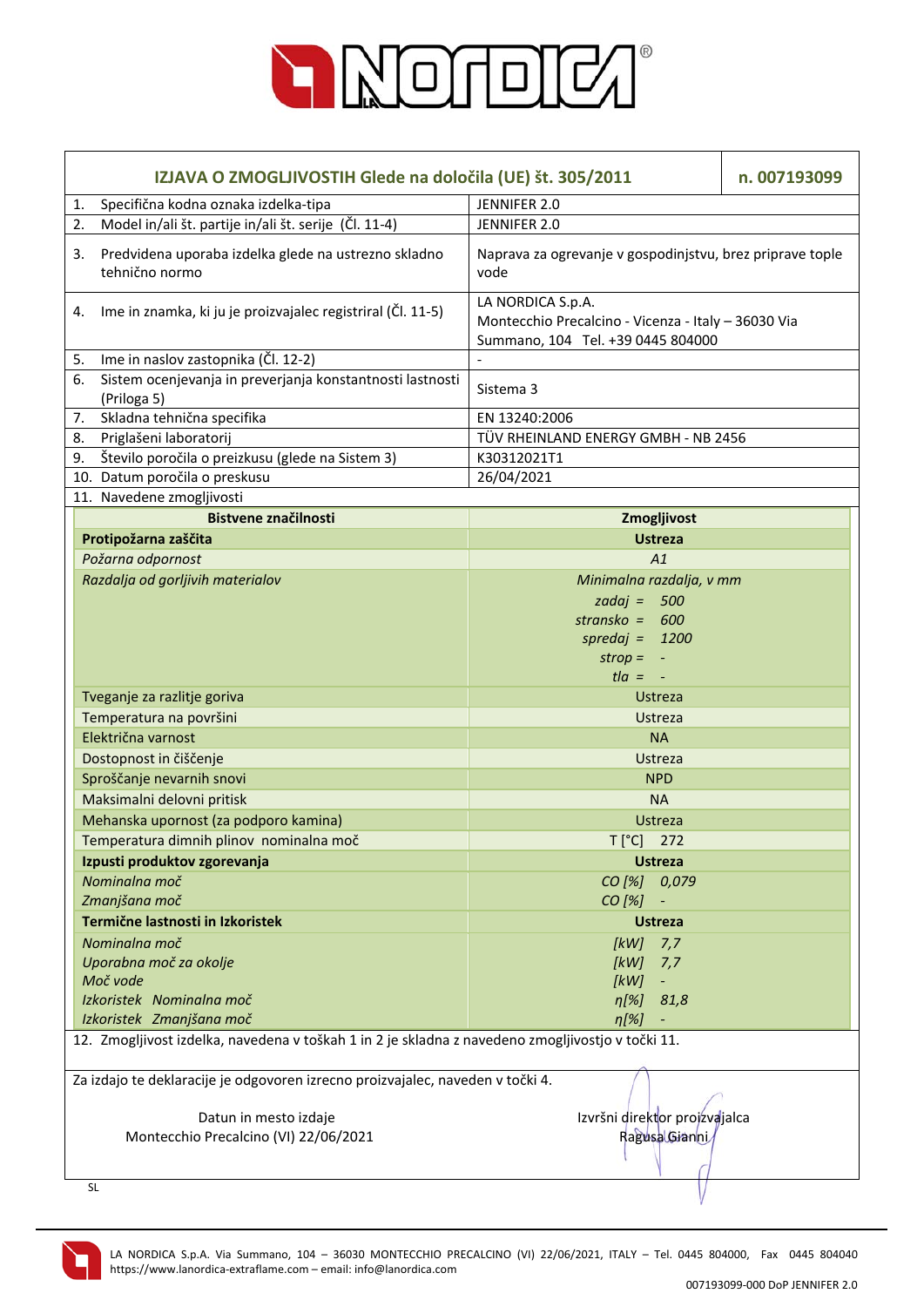

|                                                                                                 | IZJAVA O UČINKOVITOSTI Prema uredbi (UE) br. 305/2011                        |                                                                                                               |  |  |  |
|-------------------------------------------------------------------------------------------------|------------------------------------------------------------------------------|---------------------------------------------------------------------------------------------------------------|--|--|--|
| 1.                                                                                              | Jedinstveni identifikator proizvoda-tipa                                     | JENNIFER 2.0                                                                                                  |  |  |  |
| 2.                                                                                              | Model i/ili br. grupe proizvoda i/ili br. serije (Art.11-4)                  | JENNIFER 2.0                                                                                                  |  |  |  |
| 3.                                                                                              | Namjenska uporaba proizvoda u skladu sa važećim<br>tehničkim specifikacijama | Uređaj za grijanje domaćinstava bez proizvodnje tople<br>vode                                                 |  |  |  |
| 4.                                                                                              | Ime ili zaštitni znak proizvođača (Art 11-5)                                 | LA NORDICA S.p.A.<br>Montecchio Precalcino - Vicenza - Italy - 36030 Via<br>Summano, 104 Tel. +39 0445 804000 |  |  |  |
| 5.                                                                                              | Ime i adresa zastupnika (Art 12-2)                                           |                                                                                                               |  |  |  |
| 6.                                                                                              | Sustav ocjenjivanja i provjere stalnosti performanse<br>(Prilog 5)           | Sistema 3                                                                                                     |  |  |  |
| 7.                                                                                              | Tehnička specifikacija                                                       | EN 13240:2006                                                                                                 |  |  |  |
| 8.                                                                                              | Obaviješteni laboratorij                                                     | TÜV RHEINLAND ENERGY GMBH - NB 2456                                                                           |  |  |  |
| 9.                                                                                              | Broj probnog izvješća (na osnovu Systema 3)                                  | K30312021T1                                                                                                   |  |  |  |
|                                                                                                 | 10. Datum izvještaju o ispitivanju                                           | 26/04/2021                                                                                                    |  |  |  |
|                                                                                                 | 11. Izjavljene performanse                                                   |                                                                                                               |  |  |  |
|                                                                                                 | Osnovne značajke                                                             | Performanse                                                                                                   |  |  |  |
|                                                                                                 | Zaštita od požara                                                            | <b>U</b> skladu                                                                                               |  |  |  |
|                                                                                                 | Reakcija na vatru                                                            | A1                                                                                                            |  |  |  |
|                                                                                                 | Udaljenost od goriva materijala                                              | Minimalna udaljenost, izražena u mm                                                                           |  |  |  |
|                                                                                                 |                                                                              | $pozadi = 500$                                                                                                |  |  |  |
|                                                                                                 |                                                                              | $bočno = 600$                                                                                                 |  |  |  |
|                                                                                                 |                                                                              | sprijeda = $1200$                                                                                             |  |  |  |
|                                                                                                 |                                                                              | $strop = -$                                                                                                   |  |  |  |
|                                                                                                 |                                                                              | $t$ lo = $-$                                                                                                  |  |  |  |
|                                                                                                 | Otpornost na vatru                                                           | U skladu                                                                                                      |  |  |  |
|                                                                                                 | Površinska temperatura                                                       | U skladu                                                                                                      |  |  |  |
|                                                                                                 | Električna sigurnost                                                         | <b>NA</b>                                                                                                     |  |  |  |
|                                                                                                 | Pristupačnost i čišćenje                                                     | U skladu                                                                                                      |  |  |  |
|                                                                                                 | Otpuštanje opasnih tvari                                                     | <b>NPD</b>                                                                                                    |  |  |  |
|                                                                                                 | Maksimalni radni tlak                                                        | <b>NA</b>                                                                                                     |  |  |  |
|                                                                                                 | Mehanička čvrstoća (da bi poduprijela kamin)                                 | U skladu                                                                                                      |  |  |  |
|                                                                                                 | Temperatura dima nazivna snaga                                               | $T[^{\circ}C]$ 272                                                                                            |  |  |  |
|                                                                                                 | Ispuštanje produkata izgaranja                                               | U skladu                                                                                                      |  |  |  |
|                                                                                                 | Na nazivnoj snazi                                                            | CO [%] 0,079                                                                                                  |  |  |  |
|                                                                                                 | Na smanjenoj snazi                                                           | CO [%]<br>$\overline{\phantom{a}}$                                                                            |  |  |  |
|                                                                                                 | Toplinska svojstva i Performanse                                             | U skladu                                                                                                      |  |  |  |
|                                                                                                 | Nazivna snaga                                                                | 7,7<br>[kW]                                                                                                   |  |  |  |
|                                                                                                 | Izlazna snaga okruženja<br>Snaga prenesena na vodu                           | [ $kW$ ]<br>7,7<br>[kW]                                                                                       |  |  |  |
|                                                                                                 | Performanse Nazivna snaga                                                    | ÷<br>$\eta[\%]$<br>81,8                                                                                       |  |  |  |
|                                                                                                 | Performanse Smanjena snaga                                                   | $\eta$ [%]<br>÷                                                                                               |  |  |  |
| 12. Performansa proizvoda iz točke 1. i 2. je u skladu s deklariranom performansom iz točke 11. |                                                                              |                                                                                                               |  |  |  |
| Ova izjava o performansama se izdaje u isključivoj odgovornosti proizvođača ako pod točkom 4    |                                                                              |                                                                                                               |  |  |  |
|                                                                                                 | Predsjednik Uprave proizvođač<br>Mjesto i datum izdavanja                    |                                                                                                               |  |  |  |
| Montecchio Precalcino (VI) 22/06/2021                                                           |                                                                              | Ragusa Gianni                                                                                                 |  |  |  |
|                                                                                                 |                                                                              |                                                                                                               |  |  |  |
|                                                                                                 | <b>CR</b>                                                                    |                                                                                                               |  |  |  |

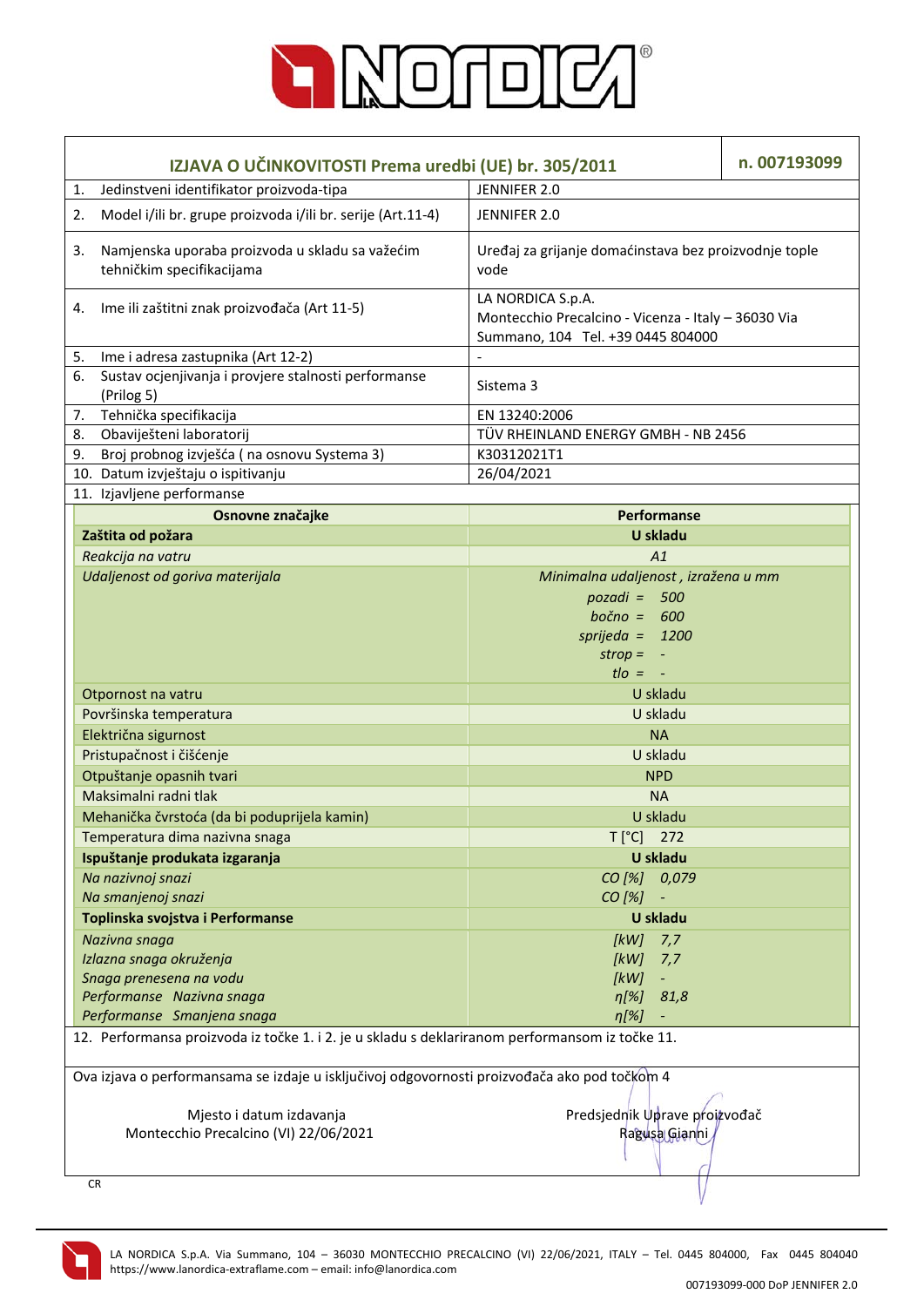

| ΔΗΛΩΣΗ ΑΠΟΔΟΣΗΣ Με βάση τον κανονισμό (ΕΕ) αρ. 305/2011                                                           | n. 007193099                                                   |  |  |  |  |
|-------------------------------------------------------------------------------------------------------------------|----------------------------------------------------------------|--|--|--|--|
| 1. Μοναδικός κωδικός αναγνώρισης του προϊόντος-τύπου                                                              | JENNIFER 2.0                                                   |  |  |  |  |
| 2. Μοντέλο ή/και αρ. παρτίδας ή/και αύξων αρ. (Άρθρο 11-4)                                                        | JENNIFER 2.0                                                   |  |  |  |  |
| 3. Προβλεπόμενες χρήσεις του προϊόντος σύμφωνα με τις                                                             | Συσκευή οικιακής θέρμανσης, χωρίς σύστημα παραγωγής            |  |  |  |  |
| εναρμονισμένες τεχνικές προδιαγραφές                                                                              | ζεστού νερού                                                   |  |  |  |  |
|                                                                                                                   | LA NORDICA S.p.A.                                              |  |  |  |  |
| 4. Καταχωρημένη επωνυμία ή εμπορικό σήμα του<br>κατασκευαστή (Άρθρο 11)                                           | Montecchio Precalcino - Vicenza - Italy - 36030 Via            |  |  |  |  |
|                                                                                                                   | Summano, 104 Tel. +39 0445 804000                              |  |  |  |  |
| 5. Όνομα και διεύθυνση του εντολοδόχου (Άρθρο 12-2)                                                               | $\Box$                                                         |  |  |  |  |
| 6. Σύστημα εκτίμησης και επαλήθευσης της σταθερότητας<br>της επίδοσης (Συνημμένο 5)                               | Sistema 3                                                      |  |  |  |  |
| 7. Εναρμονισμένη τεχνική προδιαγραφή                                                                              | EN 13240:2006                                                  |  |  |  |  |
| 8. Κοινοποιημένο εργαστήριο                                                                                       | TÜV RHEINLAND ENERGY GMBH - NB 2456                            |  |  |  |  |
| 9. Αριθμός αναφοράς της δοκιμής (με βάση το System 3)                                                             | K30312021T1                                                    |  |  |  |  |
| Ημερομηνία της έκθεσης δοκιμής<br>10.                                                                             | 26/04/2021                                                     |  |  |  |  |
| Δηλωμένες επιδόσεις<br>11.                                                                                        |                                                                |  |  |  |  |
| Βασικά χαρακτηριστικά                                                                                             | Επιδόσεις                                                      |  |  |  |  |
| Αντιπυρική ασφάλεια                                                                                               | Σύμφωνη                                                        |  |  |  |  |
| Αντίδραση στη φωτιά                                                                                               | A1                                                             |  |  |  |  |
| Απόσταση από το καύσιμο υλικό                                                                                     | Ελάχιστη απόσταση, σε mm                                       |  |  |  |  |
|                                                                                                                   | πίσω μέρος =<br>500                                            |  |  |  |  |
|                                                                                                                   | $πλευρά =$<br>600                                              |  |  |  |  |
|                                                                                                                   | μπροστινό μέρος =<br>1200                                      |  |  |  |  |
|                                                                                                                   | $t\alpha\beta\dot{\alpha}v\iota =$<br>$\overline{\phantom{a}}$ |  |  |  |  |
|                                                                                                                   | $\epsilon \delta \alpha \varphi$ oς = -                        |  |  |  |  |
| Αντοχή στη φωτιά                                                                                                  | Σύμφωνη                                                        |  |  |  |  |
| Επιφανειακή θερμοκρασία                                                                                           | Σύμφωνη                                                        |  |  |  |  |
| Ηλεκτρική ασφάλεια                                                                                                | <b>NA</b>                                                      |  |  |  |  |
| Πρόσβαση και καθαρισμός                                                                                           | Σύμφωνη                                                        |  |  |  |  |
| Απελευθέρωση επικίνδυνων ουσιών                                                                                   | <b>NPD</b>                                                     |  |  |  |  |
| Μέγιστη πίεση λειτουργίας                                                                                         | <b>NA</b>                                                      |  |  |  |  |
| Μηχανική αντοχή (για να υποβαστάζει το τζάκι)                                                                     | Σύμφωνη                                                        |  |  |  |  |
| Θερμοκρασία καπνών ονομαστική Ισχύς                                                                               | $T[^{\circ}C]$<br>272                                          |  |  |  |  |
| Εκπομπές προϊόντων καύσης                                                                                         | Σύμφωνη                                                        |  |  |  |  |
| σε ονομαστική ισχύ                                                                                                | CO [%] 0,079                                                   |  |  |  |  |
| σε μειωμένη ισχύ                                                                                                  | CO [%]                                                         |  |  |  |  |
| Θερμικές επιδόσεις και Απόδοση                                                                                    | Σύμφωνη                                                        |  |  |  |  |
| Ονομαστική Ισχύς                                                                                                  | [kW]<br>7,7                                                    |  |  |  |  |
| Ισχύς παραγωγής στο περιβάλλον                                                                                    | [kW]<br>7,7                                                    |  |  |  |  |
| Ισχύς που προσδίδεται στο νερό                                                                                    | [kW]                                                           |  |  |  |  |
| Απόδοση σε ονομαστική ισχύ                                                                                        | $\eta[\%]$<br>81,8                                             |  |  |  |  |
| Απόδοση σε μειωμένη ισχύ                                                                                          | $\eta$ [%]                                                     |  |  |  |  |
| 12. Η απόδοση του προϊόντος που αναφέρεται στα σημεία 1 και 2 είναι σύμφωνη με τη δηλωμένη απόδοση στο σημείο 11. |                                                                |  |  |  |  |
| Εκδίδεται η παρούσα δήλωση απόδοσης υπό την αποκλειστική ευθύνη του κατασκευαστή που αναφέρεται στο σημείο 4.     |                                                                |  |  |  |  |
| Τόπος και ημερομηνία της έκδοσης                                                                                  | Διευθύνων Σύμβουλος κατασκευαστής                              |  |  |  |  |
| Montecchio Precalcino (VI) 22/06/2021                                                                             | Ragusa Gianni                                                  |  |  |  |  |
|                                                                                                                   |                                                                |  |  |  |  |
| EL.                                                                                                               |                                                                |  |  |  |  |
|                                                                                                                   |                                                                |  |  |  |  |

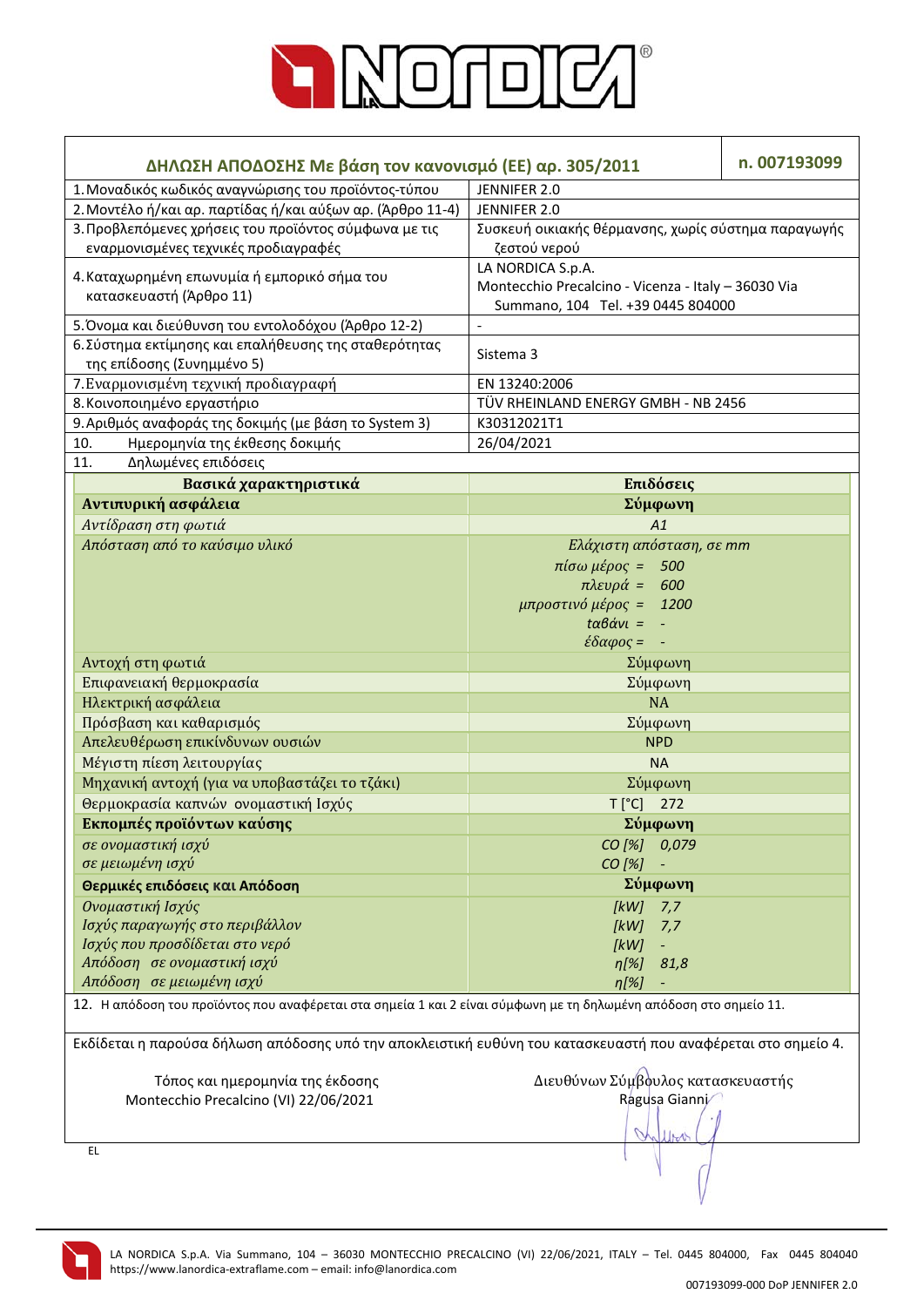

| <b>PRESTATIEVERKLARING Volgens Verordening (EU) nr. 305/2011</b>                                                                                                                                                                                   | n. 007193099                                                                                                  |  |  |  |
|----------------------------------------------------------------------------------------------------------------------------------------------------------------------------------------------------------------------------------------------------|---------------------------------------------------------------------------------------------------------------|--|--|--|
| 1. Unieke identificatiecode van het producttype                                                                                                                                                                                                    | JENNIFER 2.0                                                                                                  |  |  |  |
| 2. Model en/of lotnr. en/of serienummer (Art.11-4)                                                                                                                                                                                                 | JENNIFER 2.0                                                                                                  |  |  |  |
| 3. Het beoogde gebruik van het product in overeenstemming<br>met de toepasselijke geharmoniseerde technische<br>specificatie                                                                                                                       | Apparaat voor huishoudelijke verwarming, zonder<br>warmwaterproductie                                         |  |  |  |
| 4. Naam of handelsmerk van de fabrikant (Art 11-5)                                                                                                                                                                                                 | LA NORDICA S.p.A.<br>Montecchio Precalcino - Vicenza - Italy - 36030 Via<br>Summano, 104 Tel. +39 0445 804000 |  |  |  |
| 5. Naam en adres van de gemachtigde (Art. 12-2)                                                                                                                                                                                                    |                                                                                                               |  |  |  |
| 6. Systeem voor de beoordeling en verificatie van de                                                                                                                                                                                               | Sistema 3                                                                                                     |  |  |  |
| prestatiebestendigheid (Bijlage 5)                                                                                                                                                                                                                 |                                                                                                               |  |  |  |
| 7. Geharmoniseerde technische specificatie                                                                                                                                                                                                         | EN 13240:2006                                                                                                 |  |  |  |
| 8. Erkend laboratorium                                                                                                                                                                                                                             | TÜV RHEINLAND ENERGY GMBH - NB 2456                                                                           |  |  |  |
| 9. Nummer van het keuringsrapport (op grond van System 3)                                                                                                                                                                                          | K30312021T1                                                                                                   |  |  |  |
| 10. Datum van het keuringsrapport                                                                                                                                                                                                                  | 26/04/2021                                                                                                    |  |  |  |
| 11. Aangegeven prestaties                                                                                                                                                                                                                          |                                                                                                               |  |  |  |
| Essentiële kenmerken                                                                                                                                                                                                                               | <b>Prestatie</b>                                                                                              |  |  |  |
| <b>Brandveiligheid</b>                                                                                                                                                                                                                             | <b>Conform</b>                                                                                                |  |  |  |
| <b>Brandprestatie</b>                                                                                                                                                                                                                              | A1                                                                                                            |  |  |  |
| Afstand van brandbaar materiaal                                                                                                                                                                                                                    | Minimumafstand, in mm                                                                                         |  |  |  |
|                                                                                                                                                                                                                                                    | $achterzijde = 500$                                                                                           |  |  |  |
|                                                                                                                                                                                                                                                    | $zijkant = 600$                                                                                               |  |  |  |
|                                                                                                                                                                                                                                                    | voorzijde = $1200$                                                                                            |  |  |  |
|                                                                                                                                                                                                                                                    | $plafond =$<br>$\blacksquare$                                                                                 |  |  |  |
|                                                                                                                                                                                                                                                    | onderzijde = $-$                                                                                              |  |  |  |
| Weerstand tegen brand                                                                                                                                                                                                                              | Conform                                                                                                       |  |  |  |
| Oppervlaktetemperatuur                                                                                                                                                                                                                             | Conform                                                                                                       |  |  |  |
| Elektrische veiligheid                                                                                                                                                                                                                             | <b>NA</b>                                                                                                     |  |  |  |
| Toegankelijkheid en reiniging                                                                                                                                                                                                                      | Conform                                                                                                       |  |  |  |
| Emissie van gevaarlijke stoffen                                                                                                                                                                                                                    | <b>NPD</b>                                                                                                    |  |  |  |
| Maximum bedrijfsdruk                                                                                                                                                                                                                               | <b>NA</b>                                                                                                     |  |  |  |
| Mechanische sterkte (om de haard te ondersteunen)                                                                                                                                                                                                  | Conform                                                                                                       |  |  |  |
| Rookgastemperatuur nominaal vermogen                                                                                                                                                                                                               | $T[^{\circ}C]$<br>272                                                                                         |  |  |  |
| Uitstoot verbrandingsproducten                                                                                                                                                                                                                     | <b>Conform</b>                                                                                                |  |  |  |
| op nominaal vermogen                                                                                                                                                                                                                               | CO [%]<br>0,079                                                                                               |  |  |  |
| op beperkt vermogen                                                                                                                                                                                                                                | CO [%]                                                                                                        |  |  |  |
| <b>Thermische prestaties en Rendement</b>                                                                                                                                                                                                          | <b>Conforme</b>                                                                                               |  |  |  |
|                                                                                                                                                                                                                                                    |                                                                                                               |  |  |  |
| Nominaal vermogen                                                                                                                                                                                                                                  | [kW]<br>7,7                                                                                                   |  |  |  |
| Vermogen afgegeven aan het milieu                                                                                                                                                                                                                  | [kW]<br>7,7                                                                                                   |  |  |  |
| Vermogen afgegeven aan het water<br>Rendement op nominaal vermogen                                                                                                                                                                                 | [kW]<br>$\eta$ [%]<br>81,8                                                                                    |  |  |  |
| Rendement op beperkt vermogen                                                                                                                                                                                                                      | $\eta$ [%]                                                                                                    |  |  |  |
|                                                                                                                                                                                                                                                    |                                                                                                               |  |  |  |
| 12. De prestaties van het in de punten 1 en 2 bedoelde product zijn conform met de in het punt 11 aangegeven prestaties.<br>Deze prestatieverklaring wordt verstrekt onder de exclusieve verantwoordelijkheid van de in punt 4 vermelde fabrikant. |                                                                                                               |  |  |  |
| Beheerder delegeren fabrikant<br>Plaats en datum van afgifte                                                                                                                                                                                       |                                                                                                               |  |  |  |
| Montecchio Precalcino (VI) 22/06/2021                                                                                                                                                                                                              | Ragusa Gianni                                                                                                 |  |  |  |
|                                                                                                                                                                                                                                                    |                                                                                                               |  |  |  |
|                                                                                                                                                                                                                                                    |                                                                                                               |  |  |  |

NL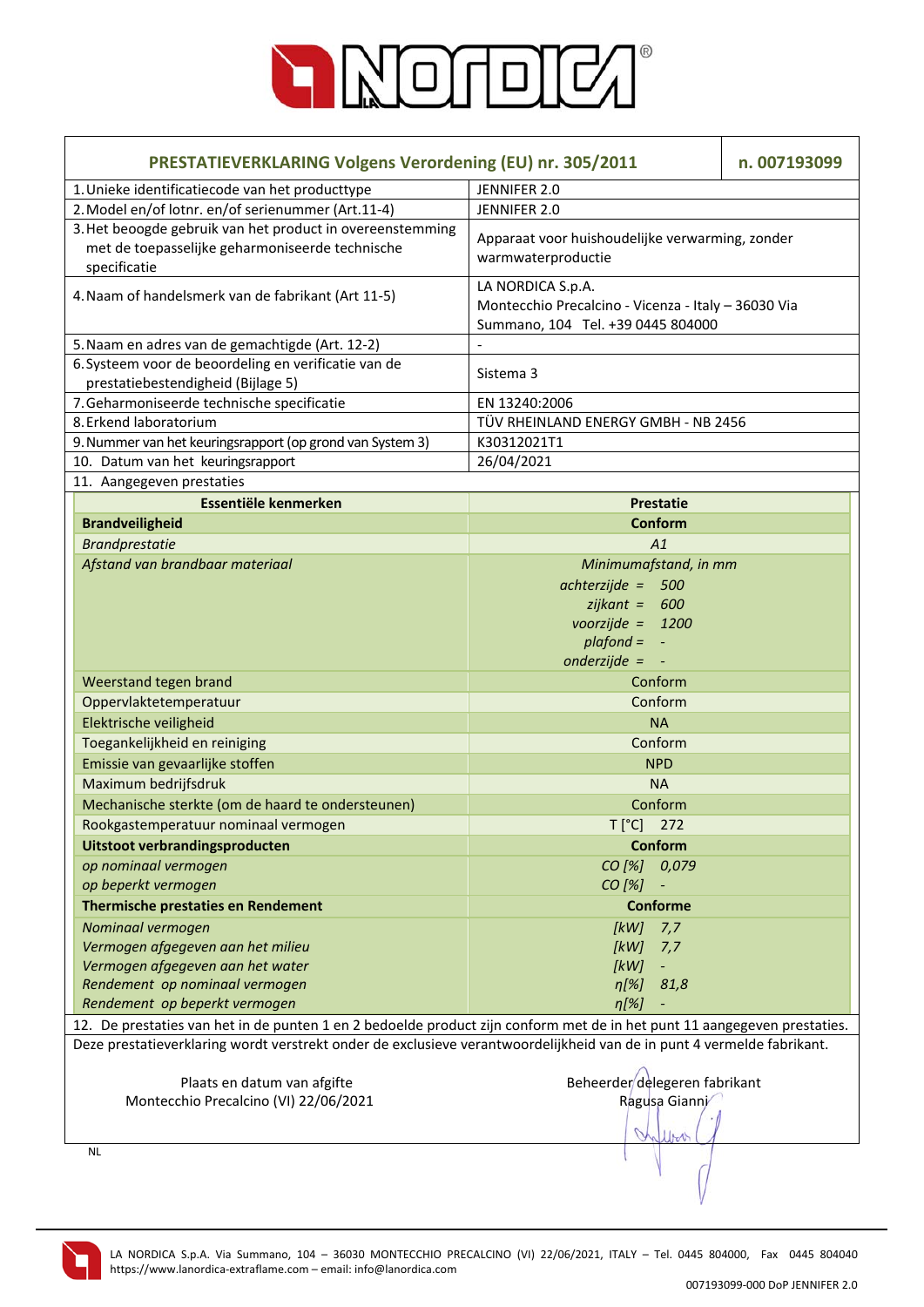

| DEKLARACJA WŁAŚCIWOŚCI UŻYTKOWYCH Na podstawie rozporządzenia (UE) nr<br>305/2011                                           | n. 007193099                                                                                                  |  |  |  |
|-----------------------------------------------------------------------------------------------------------------------------|---------------------------------------------------------------------------------------------------------------|--|--|--|
| 1. Unikalny identyfikator typu wyrobu                                                                                       | JENNIFER 2.0                                                                                                  |  |  |  |
| 2. Model i/lub nr partia i/lub nr serii (Art.11-4)                                                                          | JENNIFER 2.0                                                                                                  |  |  |  |
| 3. Zamierzone zastosowania produktu zgodnie z mającą                                                                        | Urządzenie do ogrzewania mieszkania, bez produkcji                                                            |  |  |  |
| zastosowanie zharmonizowaną specyfikacją techniczną                                                                         | ciepłej wody                                                                                                  |  |  |  |
| 4. Nazwa lub znak towarowy producenta (Art 11-5)                                                                            | LA NORDICA S.p.A.<br>Montecchio Precalcino - Vicenza - Italy - 36030 Via<br>Summano, 104 Tel. +39 0445 804000 |  |  |  |
| 5. Nazwa i adres przedstawiciela (Art 12-2)                                                                                 |                                                                                                               |  |  |  |
| 6. System oceny i weryfikacji stałości właściwości użytkowych                                                               |                                                                                                               |  |  |  |
| (Załącznik 5)                                                                                                               | Sistema 3                                                                                                     |  |  |  |
| 7. Zharmonizowana specyfikacja techniczna                                                                                   | EN 13240:2006                                                                                                 |  |  |  |
| 8. Notyfikowane laboratorium                                                                                                | TÜV RHEINLAND ENERGY GMBH - NB 2456                                                                           |  |  |  |
| 9. Numer raportu z badań testowych (na podstawie Systemu 3)                                                                 | K30312021T1                                                                                                   |  |  |  |
| 10.<br>Data raportu z badań testowych                                                                                       | 26/04/2021                                                                                                    |  |  |  |
| 11. Deklarowane osiągi                                                                                                      |                                                                                                               |  |  |  |
| Podstawowe właściwości                                                                                                      | Osiągi                                                                                                        |  |  |  |
| Zabezpieczenie przeciwpożarowe                                                                                              | Zgodny                                                                                                        |  |  |  |
| Reakcja na ogień                                                                                                            | A1                                                                                                            |  |  |  |
| Odległość od mat. zł.                                                                                                       | Odległość minimalna, w mm                                                                                     |  |  |  |
|                                                                                                                             | $tyt = 500$                                                                                                   |  |  |  |
|                                                                                                                             |                                                                                                               |  |  |  |
|                                                                                                                             | bok = $600$                                                                                                   |  |  |  |
|                                                                                                                             | $przód = 1200$                                                                                                |  |  |  |
|                                                                                                                             | $s$ ufit = $-$                                                                                                |  |  |  |
|                                                                                                                             | $podto\,i.e.$ = $-$                                                                                           |  |  |  |
| Odporność na ogień                                                                                                          | Zgodny                                                                                                        |  |  |  |
| Temperatura na powierzchni                                                                                                  | Zgodny                                                                                                        |  |  |  |
| Bezpieczeństwo elektryczne                                                                                                  | <b>NA</b>                                                                                                     |  |  |  |
| Dostępność i czyszczenie                                                                                                    | Zgodny                                                                                                        |  |  |  |
| Wydzielanie niebezpiecznych substancji                                                                                      | <b>NPD</b>                                                                                                    |  |  |  |
| Maksymalne ciśnienie pracy                                                                                                  | <b>NA</b>                                                                                                     |  |  |  |
| Wytrzymałość mechaniczna (wspieranie komina)                                                                                | Zgodny                                                                                                        |  |  |  |
| Temperatura spalin moc znamionowa                                                                                           | T [°C] 272                                                                                                    |  |  |  |
| Emisja produktów spalania                                                                                                   | Zgodny                                                                                                        |  |  |  |
| przy mocy znamionowej                                                                                                       | CO [%] 0,079                                                                                                  |  |  |  |
| przy mocy zmniejszonej                                                                                                      | CO [%]                                                                                                        |  |  |  |
| Wydajność cieplna i Sprawność                                                                                               | Zgodny                                                                                                        |  |  |  |
| Moc znamionowa                                                                                                              | [kW]<br>7,7                                                                                                   |  |  |  |
| Moc przekazywana do otoczenia                                                                                               | [kW]<br>7,7                                                                                                   |  |  |  |
| Moc przekazywana do wody                                                                                                    | [kW]                                                                                                          |  |  |  |
| Sprawność przy mocy znamionowej                                                                                             | $\eta[\%]$<br>81,8                                                                                            |  |  |  |
| Sprawność przy mocy zmniejszonej                                                                                            | $\eta$ [%]                                                                                                    |  |  |  |
| 12. Wydajność produktu, o którym mowa w pkt. 1 i 2 jest zgodna z deklarowanymi właściwościami użytkowymi w pkt 11.          |                                                                                                               |  |  |  |
|                                                                                                                             |                                                                                                               |  |  |  |
| Niniejszą deklarację właściwości użytkowych wystawia się na wyłączną odpowiedzialność producenta, o którym mowa w pkt<br>4. |                                                                                                               |  |  |  |
| Miejsce i data wydania                                                                                                      | Administrator delegować producent                                                                             |  |  |  |
| Montecchio Precalcino (VI) 22/06/2021                                                                                       | Ragusa Gianni                                                                                                 |  |  |  |
| PL                                                                                                                          |                                                                                                               |  |  |  |